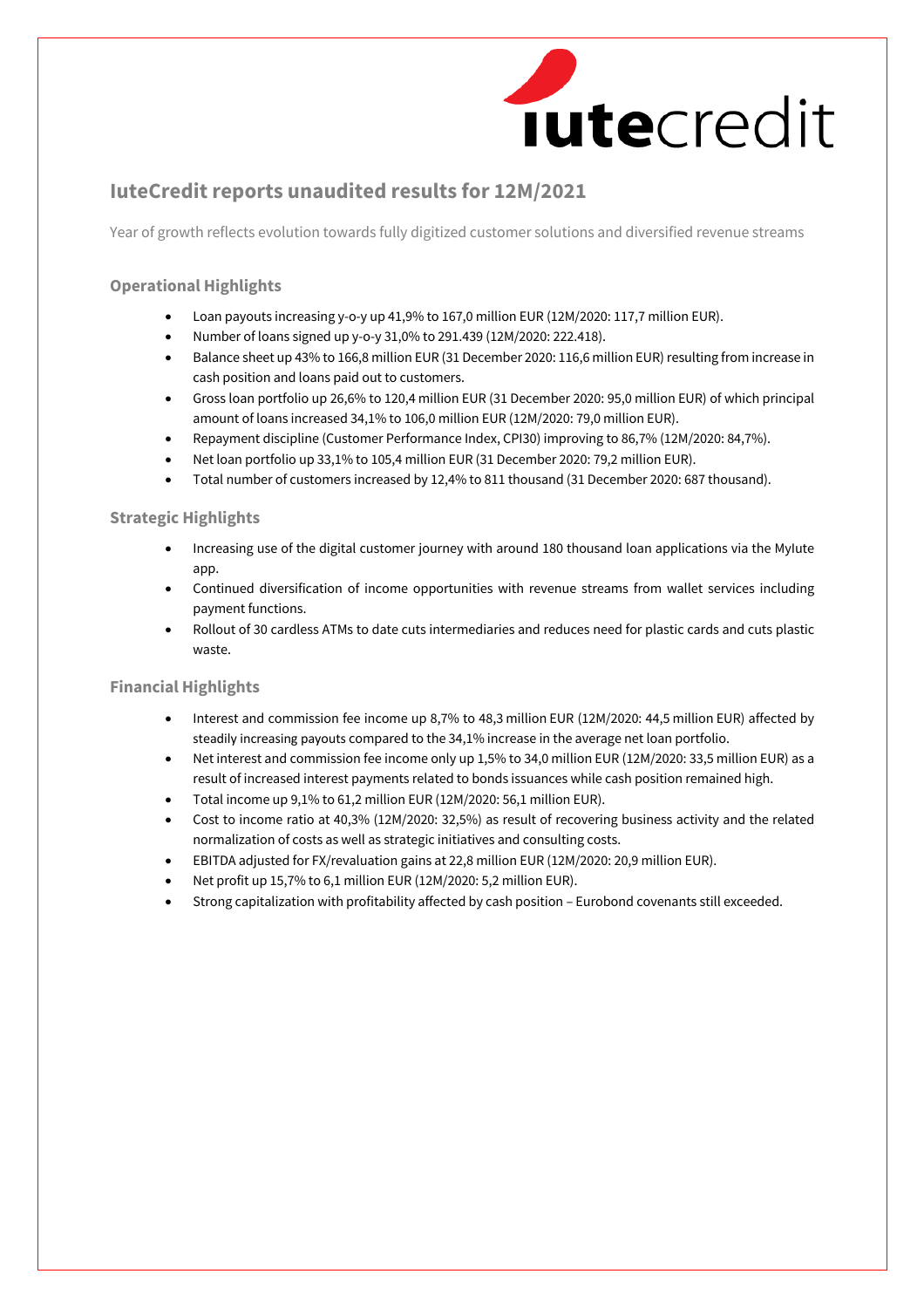#### **Statement of the Management**

2021 was the year of growth for IuteGroup, reflecting its evolution towards fully digitized customer solutions and diversified revenue streams, including now payment services. Contributing factors were our even more sustainable credit practices, which entail larger loan amounts for longer periods, but at lower interest for our customers. As expected, the average annual percentage rate (APR) of loans issued decreased to below 50%.

After a slower than expected start to the year 2021, IuteGroup achieved its downward adjusted annual goals. Revenue increased by 10% to 61 million EUR with over 200 000 active loan and wallet customers, slightly above expectations. On the bottom line, as expected, IuteGroup generated a net profit of 6 million EUR, corresponding to an increase of 15%. By contrast, the 43% increase in total assets to 166 million EUR was slightly below the target of 170 million EUR.

Digitalization and new service value streams not only contributed a great deal to growth in the past financial year. They are even more important for our future as preconditions for seamless integration of Iute with e-commerce solutions. Impressive evidence includes more than 180,000 MyIute app users, over 30 self-operated ATMs, and other fintech solutions from IuteGroup by the end of 2021. Having obtained an e-money license in Albania is just another example. The investments we have made over the past two years in the unstoppable process of digitization are therefore already paying off.

The balance sheet with an excess of cash also points to the main challenge for the Group's performance. Here, 46 million EUR represents almost 28% of the Group's assets by end of 2021. Accordingly, the entire Iute team is hyper-focused on converting this cash into a productive asset by 2022. In this way, we avoid excessive interest costs, that eat into the shareholders' returns.

That said, the management is optimistic about the outlook. For one, IuteGroup is becoming a combined lending (installment loans, buy-now-pay-later loans) and wallet (mobile payments, account to account payments, card payments, ATM operations, FX, and remittances) services company for the people of the Balkans. The rule here is: If it is too time-consuming to build a service value stream ourselves, it must be acquired and turned around as a bank or payment services provider in a given country. Accordingly, in 2022 we aim to acquire full control over at least one bank and one payment institution. We aim to acquire profitable businesses that require know-how but are not short of capital. Secondly, we see great potential for value creation and synergies in the integration of Iute's loan and payment services with online shopping solutions. A new market is developing in the Balkans that does not yet have established market leaders. Thirdly, but not less important, we intend to continue our geographic expansion with a focus on the EU countries.

For the financial year 2022 as a whole, the management aims to increase IuteGroup's performing customer pool to more than 300,000 people and grow its consolidated balance sheet to at least 300 million EUR. With a trend towards an APR of 40%, revenues from loan and wallet services are expected to exceed 75 million EUR and net profit to increase to over 8 million EUR. The bond covenants will be met while the Group dividend policy will be executed.

Tarmo Sild CEO of IuteCredit Group

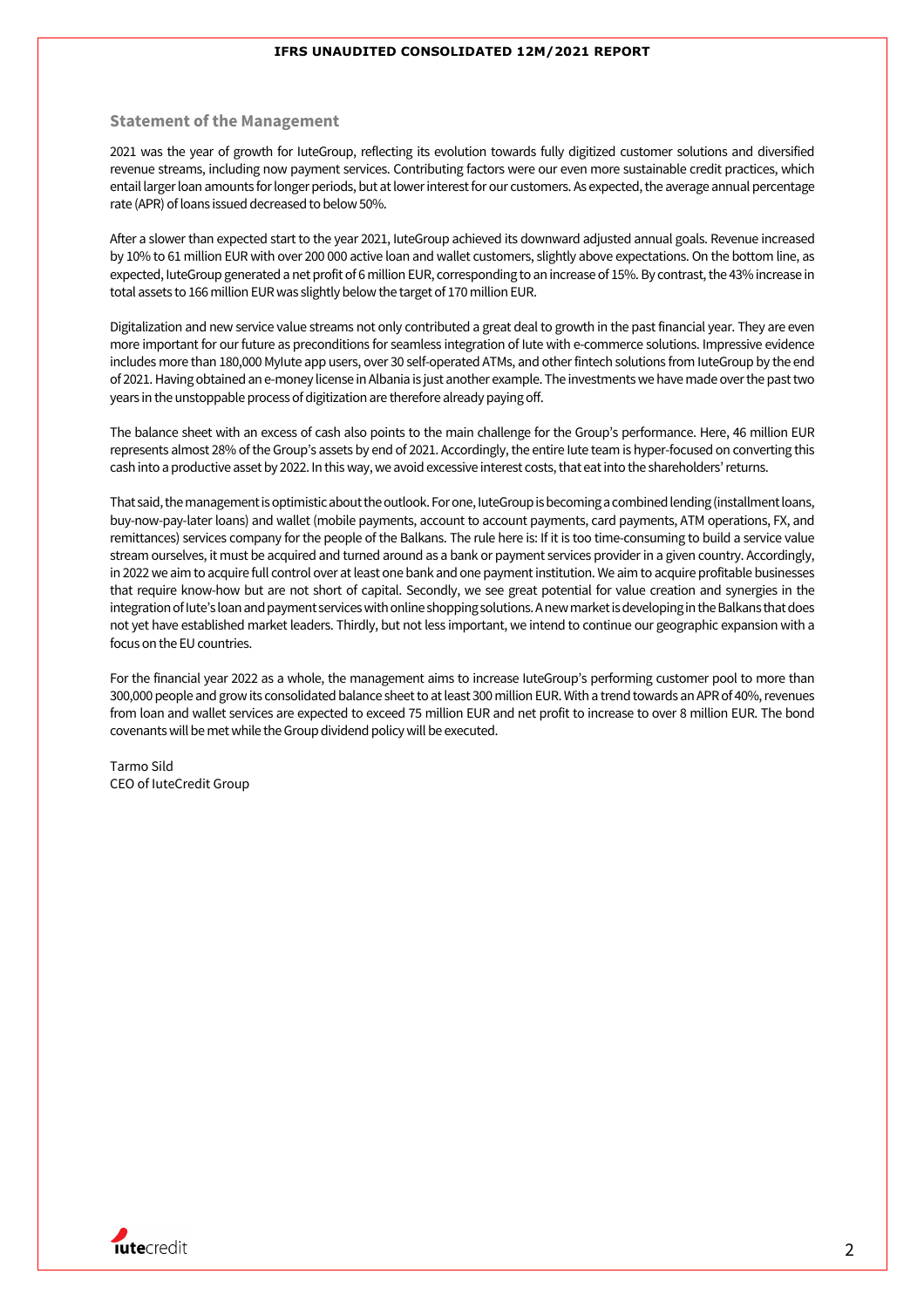# **Key consolidated financial figures**

|                                         | 31 Dec 2021 | 31 Dec 2020 | $\Delta$ in % |
|-----------------------------------------|-------------|-------------|---------------|
| Capitalization                          |             |             |               |
| Cash and cash equivalents               | 46.324      | 19.453      | 138,1%        |
| Gross loan portfolio (in thousand EUR)  | 120.365     | 95.046      | 26,6%         |
| Net loan portfolio (in thousand EUR)    | 105.372     | 79.186      | 33,1%         |
| Assets (in thousand EUR)                | 166.786     | 116.619     | 43,0%         |
| Equity (in thousand EUR                 | 25.585      | 21.488      | 19,1%         |
| Equity to assets ratio                  | 15,3%       | 18,4%       | $-3,1%$       |
| Capitalization ratio                    | 24,3%       | 27,1%       | $-2,9%$       |
|                                         | 12M/2021    | 12M/2020    | $\Delta$ in % |
| Profitability                           |             |             |               |
| Interest income                         | 48.349      | 44.477      | 8,7%          |
| Net interest margin                     | 36,7%       | 44,6%       | $-7,9%$       |
| Cost to income ratio                    | 40,3%       | 32,5%       | 7,8%          |
| Post-allowances operating profit margin | 28,3%       | 28,1%       | 0,2%          |
| <b>EBITDA</b>                           | 22.843      | 20.873      | 9,4%          |
| Interest coverage ratio                 | 1,6         | 1,9         | $-16,3%$      |
| Profit margin before tax                | 16,3%       | 13,9%       | 17,4%         |
| Net profit                              | 6.068       | 5.243       | 15,7%         |
| Return on assets                        | 4,3%        | 4,7%        | $-0,4%$       |
| Return on equity                        | 25,8%       | 26,2%       | $-0,4%$       |
|                                         | 31 Dec 2021 | 31 Dec 2020 | $\Delta$ in % |
| <b>Asset quality</b>                    |             |             |               |
| Cost of risk                            | 15,2%       | 20,0%       | $-4,8%$       |
| Impairment coverage ratio               | 69,0%       | 71,1%       | $-2,1%$       |
| <b>Gross NPL ratio</b>                  | 18,1%       | 23,5%       | $-5,4%$       |
| Net NPL ratio                           | 11,3%       | 16,6%       | $-5,3%$       |
|                                         |             |             |               |

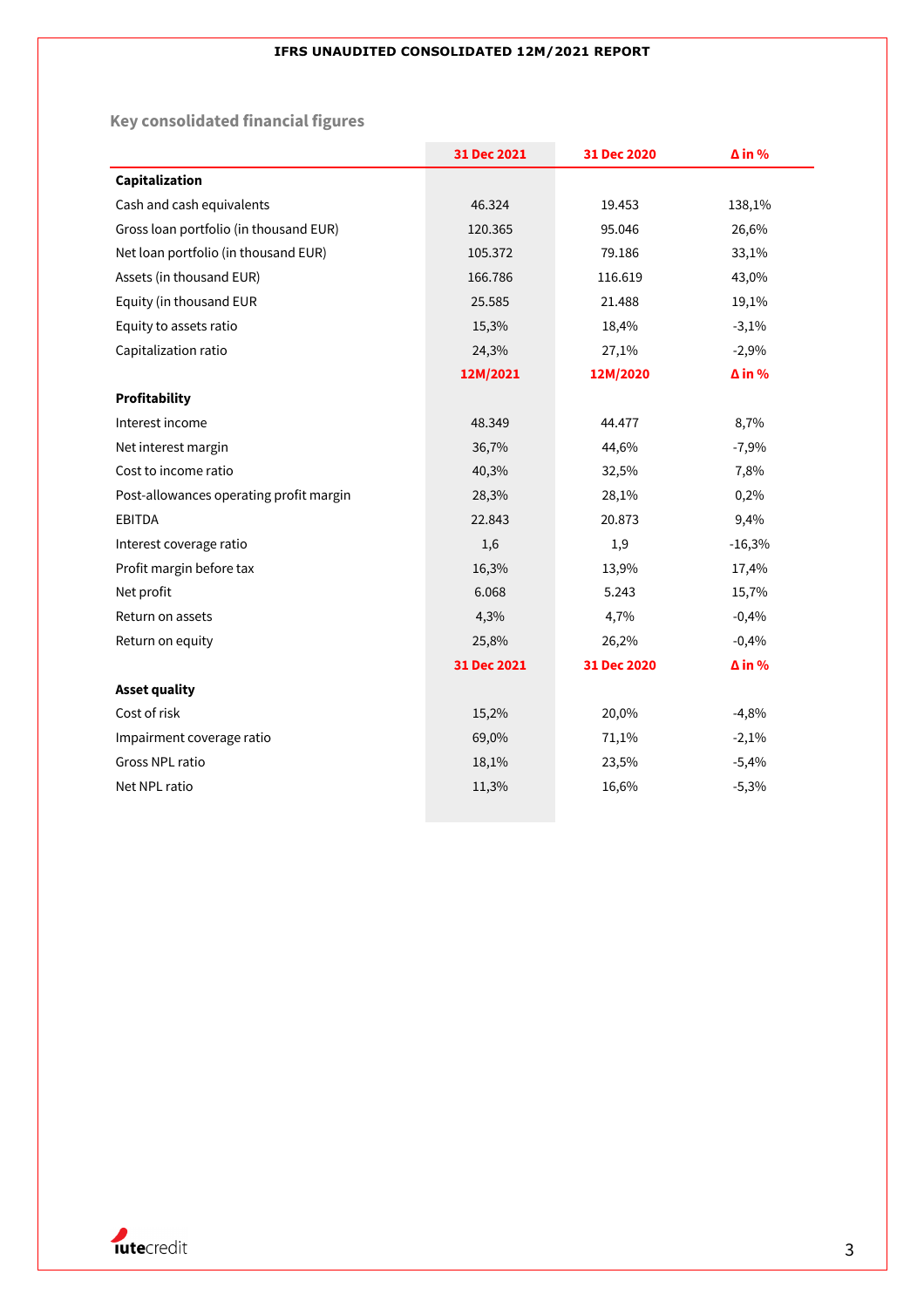**Contact:**

IuteCredit Kristel Kurvits, Group Chief Financial Officer (CFO) Email: investor@iutecredit.com Phone: +372 622 9177

#### **About IuteCredit:**

IuteCredit – established in 2008 – is a leading European personal finance company. The Group is specialized in consumer credits via its 100% subsidiaries using equity and loan capital. IuteCredit serves customers currently in Moldova, Albania, North Macedonia, Bulgaria as well as Bosnia and Herzegovina.

IuteCredit's loan products are unsecured consumer loans with maturities between 1 month and 48 months and carsecured loans with maturities up to 72 months.

The mission of IuteCredit is to create the extraordinary experience in personal finance by exceeding customers' expectations.

www.iutecredit.com



4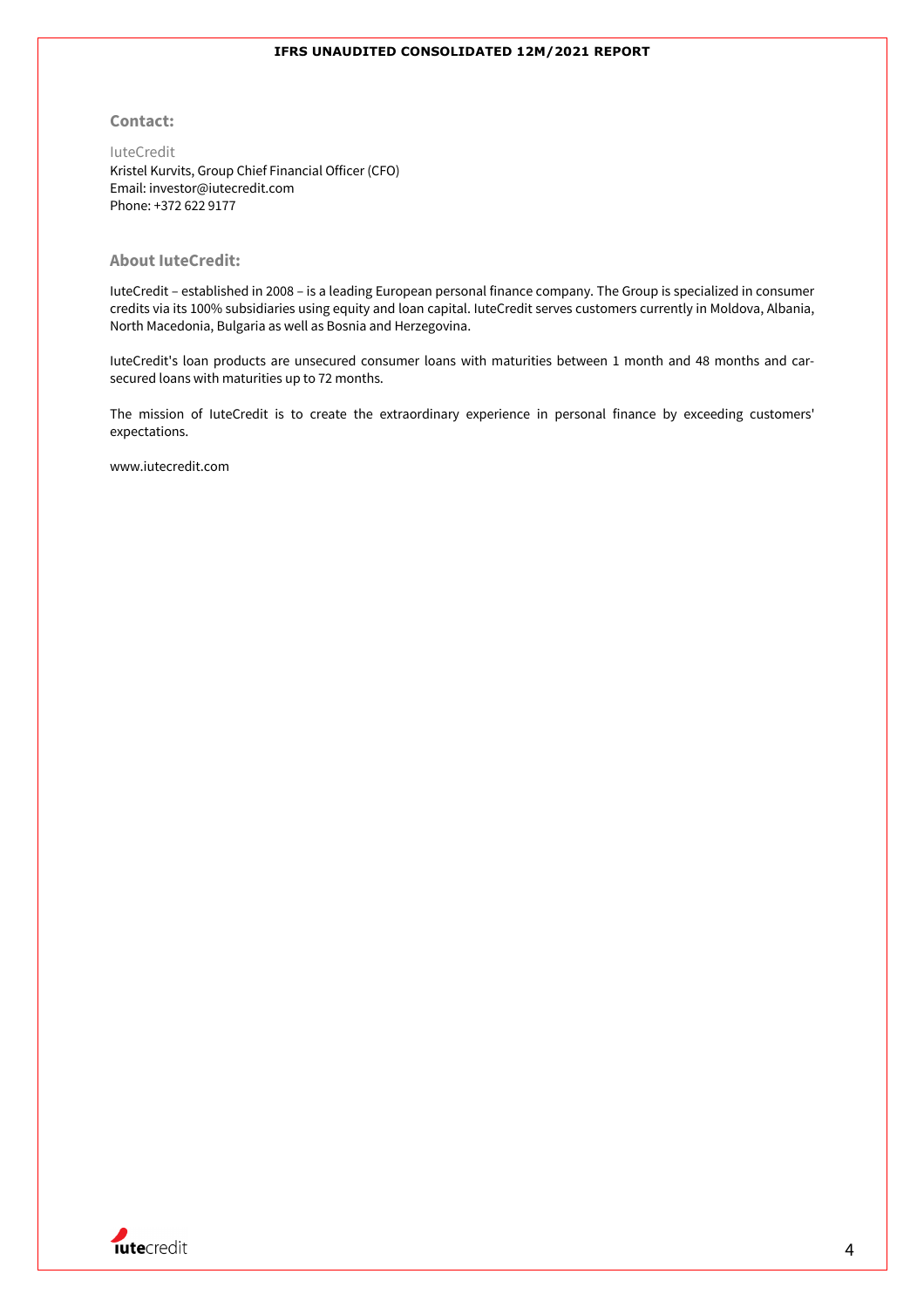# **MANAGEMENT REPORT**

# **Company Overview**

AS IuteCredit Europe (**ICE**) is a holding company that issues consumer credits and offers personal finance services via its 100% owned operating subsidiaries in local markets (**Subsidiaries**). As of 31 December 2021, ICE had eight operating subsidiaries: ICS OMF IuteCredit SRL (**ICM**) in Moldova, IuteCredit Albania SHA (**ICA**), IuteCredit Macedonia DOOEL–Skopje (**ICMK**) in North Macedonia, IutePay Bulgaria EOOD (**IutePay Bulgaria**) and IuteCredit Bulgaria EOOD (**ICBG**), MKD IuteCredit BH d.o.o. Sarajevo (**ICBH**) in Bosnia and Herzegovina as well as IuteCredit Finance S.a.r.l. (**ICF**) in Luxembourg and VeloxPay SH.P.K (**Velox**) in Albania.

At the beginning of July 2019, ICG acquired IuteCredit Finance S.a.r.l. to act as a financing intermediary for the entire Group. In July 2019, IuteCredit Finance S.a.r.l. (Luxembourg), for the first time, issued 40 million EUR of senior secured bonds (hereafter referred to as Eurobond) listed on the Frankfurt Stock Exchange, followed in November 2020 by a EUR 10 million tap.

At the end of September 2021, IuteCredit Finance S.a.r.l., wholly owned Luxembourg subsidiary of ICG, issued and at the beginning of October 2021 settled EUR 75 million senior secured corporate bonds with a maturity of 5 years and a coupon of 11% ISIN: XS2378483494). The bonds were subscribed by professional as well as retail investors and are listed on the Regulated Market of the Frankfurt Stock Exchange as well as on the Regulated Market of the Nasdaq Tallinn Stock Exchange.

The Subsidiaries and ICE together form the IuteCredit Group (**ICG**). ICG consisted of nine companies, regardless that one of them was unconsolidated and reclassified.

ICE is responsible for strategic management, including:

- Strategic targeting
- Organizational structure and manning of the management teams
- Human resource and customer experience framework rules and targeting guidance
- Financial management framework rules and targeting guidance
- Sales and marketing framework rules and targeting guidance
- Service process design and technological development
- Risk management, including loan products approval and general compliance framework
- Data harvesting
- Technology development and outsourcing
- The Group's financing and investor relations

Subsidiaries implement the processes designed by ICE and offer customers the services. Furthermore, the individual subsidiaries develop the business in the local competition field according to strategic guidance and targets, financing, and technology provided by ICE. Finally, subsidiaries consist of local teams, local customers, local loan portfolios, and develop local investor relations and relations with regulatory authorities and partners.

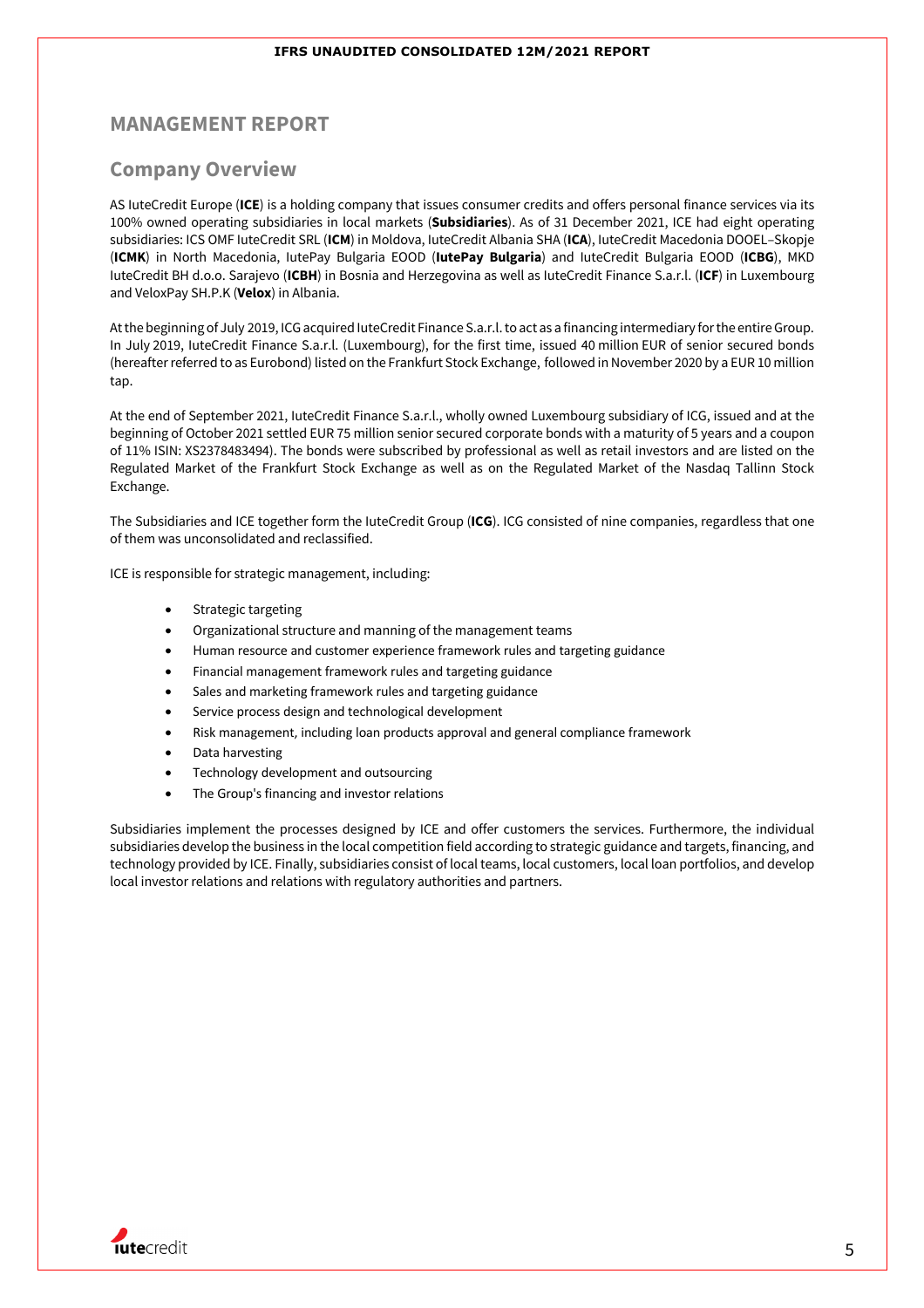# **Business Model**

ICG's loan products are unsecured consumer loans with a maturity range between 1 month and 48 months and pledge (usually pledge on the car) secured loans with maturities of up to 72 months. The median loan amount is above 500 EUR, whereas loan amounts range between 25 EUR and 10 thousand EUR. The weighted average annual percentage rate (APR) is 58% and effective interest rate (EIR) 80% depending on the loan amount, maturity, and status of the customer (new or recurring client with good payment history).

Breakdown of portfolio diversification as of 31/12/2021



ICG aims to serve only clients with a permanent workplace and stable income. The loan underwriting process is based on personal identification, personal income assessment, and personal loan performance data. Approximately 60% of loan applications by individual customers across the Group are approved on average.

Loans are handled via established partners network (such as shops, money transfer companies, postal agencies), web portals and other online channels, as well as IuteCredit branches (retail offices). By the end of December 2021, IuteCredit had 44 IuteCredit branches and 1.225 shops. Traditionally, ICG handles money only via bank accounts or over the counter through its agents. With the introduction of IuteCredit ATMs, the operating country subsidiaries are increasingly carrying out cash transactions.

### Breakdown of net portfolio development in EUR (million)



4Q/16 1Q/17 2Q/17 3Q/17 4Q/17 1Q/18 2Q/18 3Q/18 4Q/18 1Q/19 2Q/19 3Q/19 4Q/19 1Q/20 2Q/20 3Q/20 4Q/20 1Q/21 2Q/21 3Q/21 4Q/21

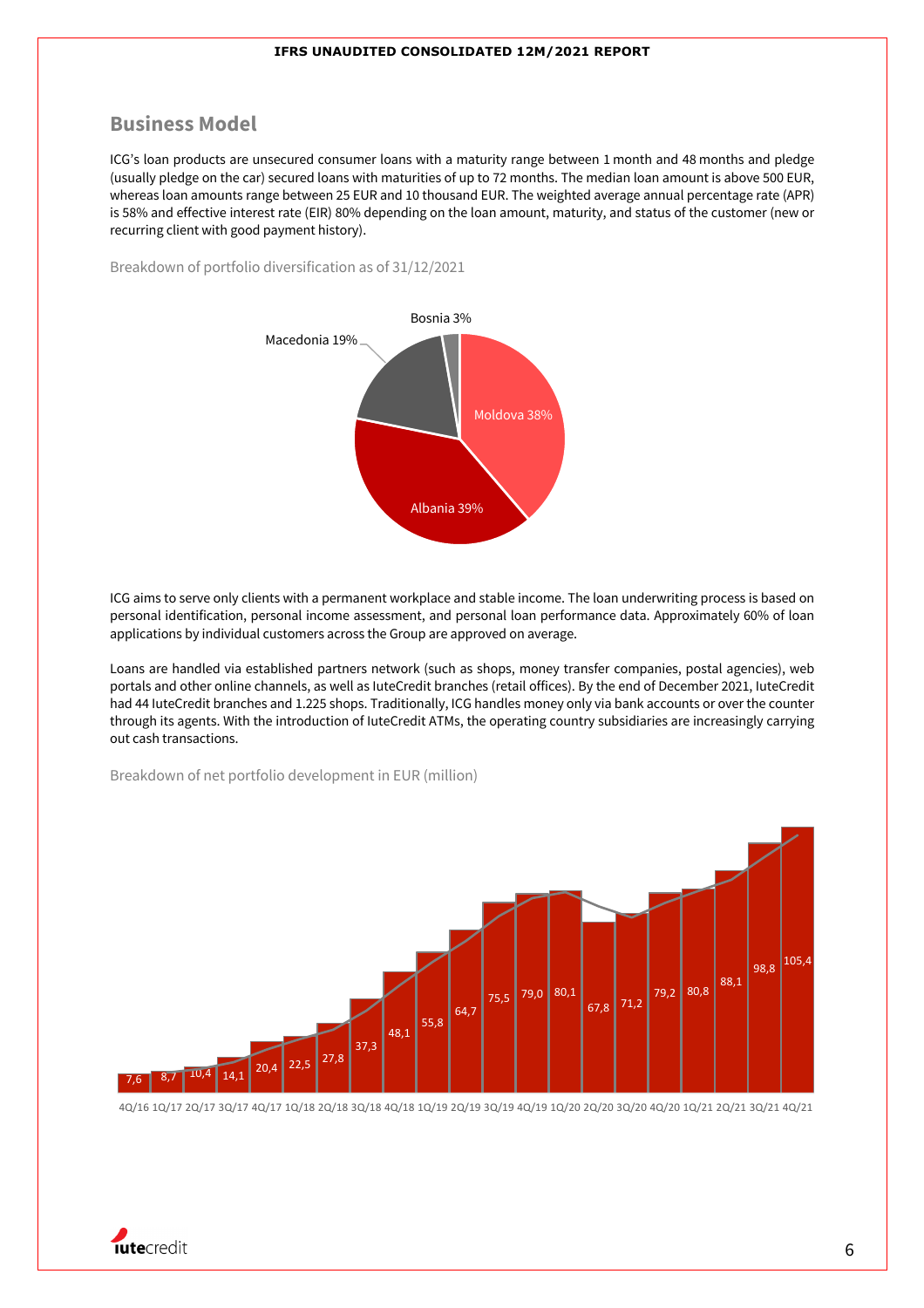# **Earnings, financial and asset position**

Condensed statement of profit and loss

| (In thousand EUR)                                             | 12M/2021  | 12M/2020    | $\Delta$ in % |
|---------------------------------------------------------------|-----------|-------------|---------------|
| Interest and similar income                                   | 48.349    | 44.477      | 8,7%          |
| Interest and similar expense                                  | $-14.371$ | $-10.997$   | 30,7%         |
| Net interest and commission fee income                        | 33.978    | 33.481      | 1,5%          |
| Loan administration fees and penalties                        | 8.194     | 7.890       | 3,9%          |
| <b>Total loan administration fees and penalties</b>           | 8.194     | 7.890       | 3,9%          |
| Other income                                                  | 4.670     | 3.723       | 25,4%         |
| Allowances for loan impairment                                | $-16.322$ | $-18.756$   | $-13,0%$      |
| <b>Net operating income</b>                                   | 30.520    | 26.338      | 15,9%         |
| Personnel expenses                                            | $-8.957$  | $-8.159$    | 9,8%          |
| Depreciation/amortization charge                              | $-2.613$  | $-1.742$    | 50,0%         |
| Other operating expenses                                      | $-13.092$ | $-8.302$    | 57,7%         |
| <b>Total operating expenses</b>                               | $-24.662$ | $-18.203$   | 35,5%         |
| Net gains/losses from financial assets measured at fair value | 842       | $\mathbf 0$ | n/a           |
| Foreign exchange gains/losses                                 | 1.183     | $-1.958$    | n/a           |
| <b>Net financial result</b>                                   | 2.025     | $-1.958$    | n/a           |
| <b>Profit before tax</b>                                      | 7.884     | 6.176       | 27,6%         |
| Income tax expense                                            | $-1.816$  | $-933$      | 94,5%         |
| Net profit for the period                                     | 6.068     | 5.243       | 15,7%         |

IuteCredit's business model is focused on performing customers and avoiding poorly performing or defaulting customers. Accordingly, fee income predominantly results from performing customers and primary fees. Primary loan agreement commission fees are charged for receiving, processing loan applications and issuing loans, or modifying valid loan conditions. Interest is charged on the outstanding principal loan amounts. Other primary fees are charged for various services. Secondary fees are applied as a consequence of non-performance of loan repayment payments on the due date. Secondary fees are used to offset the Group's exposure to payments past due related to the original loan agreements. Secondary fees are accounted as collected, whereas primary fees are accounted as accrued.

## **Total income**

Total income before expenses consisting of interest income and similar income, penalties and similar income, and other income increased by 9,1% to 61.213 thousand EUR (12M/2020: 56.091 thousand EUR).

## Breakdown of total income

| (In thousand EUR)            | 12M/2021 | 12M/2020 | $\Delta$ in % |
|------------------------------|----------|----------|---------------|
| Interest and similar income  | 48.349   | 44,477   | 8,7%          |
| Penalties and similar income | 8.194    | 7.890    | 3,9%          |
| Other income                 | 4.670    | 3.723    | 25.4%         |
| Total income                 | 61.213   | 56.091   | 9.1%          |

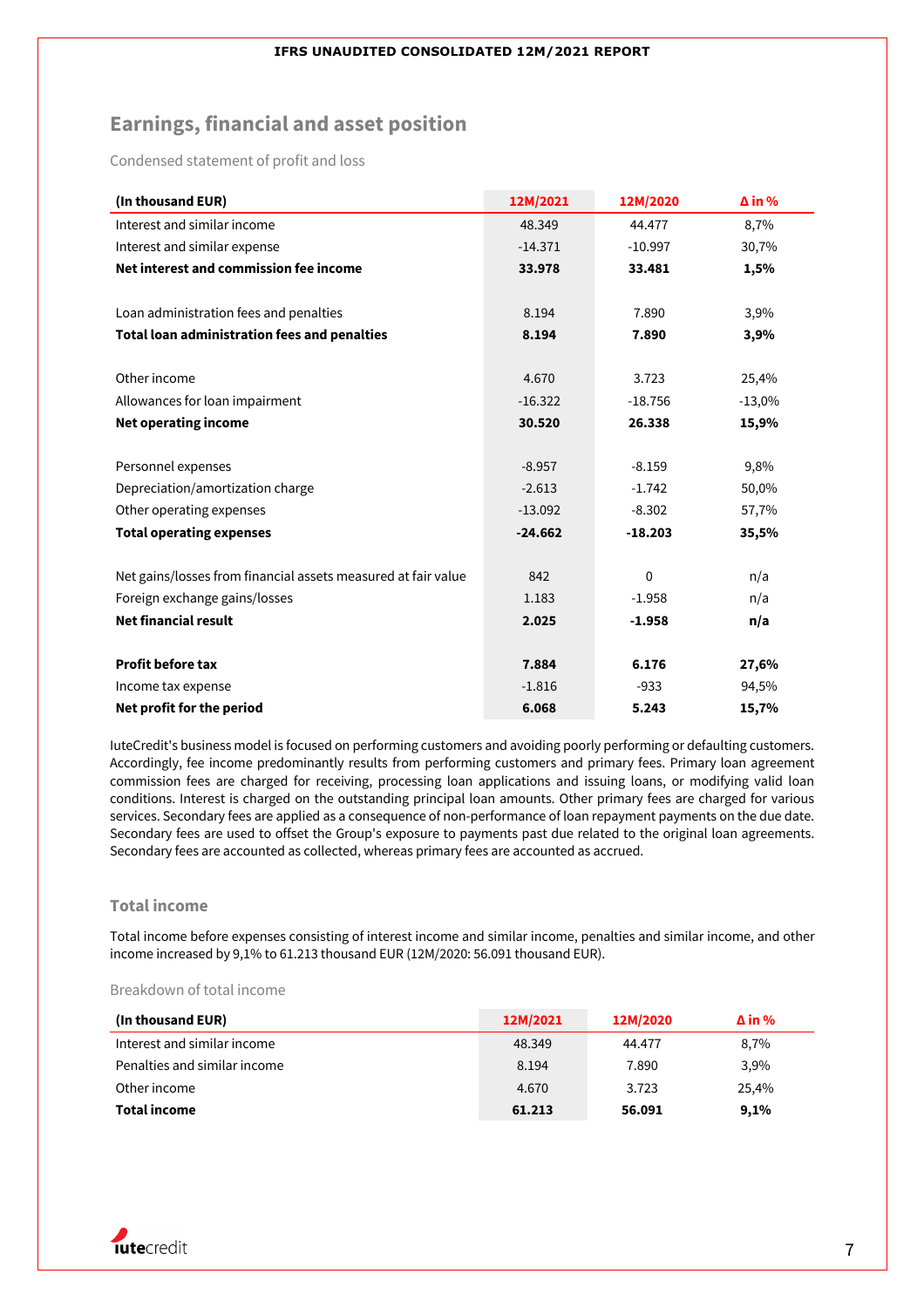## **Other income**

Other income in 12M/2021 of 4.670 thousand EUR included, in particular, income of 2.503 thousand EUR from sales of defaulted loan portfolio and extraordinary income from debt collectors of 1.889 thousand EUR. Defaulted loan portfolio sale depends on the offered price and IuteCredit's own expectations of the collection. In case the collection results promise better cash flow than portfolio sales, the defaulted loans are not sold.

## **Interest income**

Interest income for the period increased by 8,7% to 48.349 thousand EUR (12M/2020: 44.477 thousand EUR), steadily increasing payouts compared to the 34,1% increase in the average net loan portfolio.

### Breakdown of interest income

| (In thousand EUR)                                 | 12M/2021 | 12M/2020 | $\Delta$ in % |
|---------------------------------------------------|----------|----------|---------------|
| Total value of loan principal issued              | 166,962  | 117.708  | 41,8%         |
| Average net loan portfolio                        | 92.279   | 79.096   | 16,7%         |
| Principal                                         | 105.963  | 79.029   | 34,1%         |
| Accrued interest                                  | 14.401   | 16.018   | $-10.1\%$     |
| Average annualized interest rate on net portfolio | 53,7%    | 58,0%    | $-7,3%$       |
| Interest income                                   | 48.349   | 44,477   | 8,7%          |

### Breakdown of interest income by countries

|                 | 12M/2021 | Total share in % | 12M/2020 | Total share in % | $\Delta$ in % |
|-----------------|----------|------------------|----------|------------------|---------------|
| Moldova         | 19.247   | 39,8%            | 21.749   | 48.9%            | $-11,5%$      |
| Albania         | 19.054   | 39,4%            | 15.626   | 35,1%            | 21,9%         |
| Macedonia       | 8.005    | 16,6%            | 5.556    | 12,5%            | 44,1%         |
| <b>Bosnia</b>   | 1.827    | 3,8%             | 1.546    | 3,5%             | 18,2%         |
| <b>Bulgaria</b> | 216      | 0.4%             | 0        | $0.0\%$          | n/a           |
| Total           | 48.348   | 100,0%           | 44.477   | 100,0%           | 8,7%          |

The change in interest income in Moldova resulted from the implementation of legally impermissible charging of interest after the termination of a loan agreement.

#### **Interest expense**

Interest expense increased by 30,7% to 14.371 thousand EUR (12M/2020: 10.997 thousand EUR), in connection with the borrowing related to the expected growth of business. Most notably, was the issue of the 75 million EUR five-year corporate bond 2011/26 in October 2021.

Breakdown of interest expense

| 12M/2021  | 12M/2020  | $\Delta$ in % |
|-----------|-----------|---------------|
| $-5.096$  | -5.369    | $-5.1\%$      |
| $-162$    | $-95$     | 70.9%         |
| $-9.113$  | $-5.533$  | 64,7%         |
| $-14.371$ | $-10.997$ | 30,7%         |
|           |           |               |

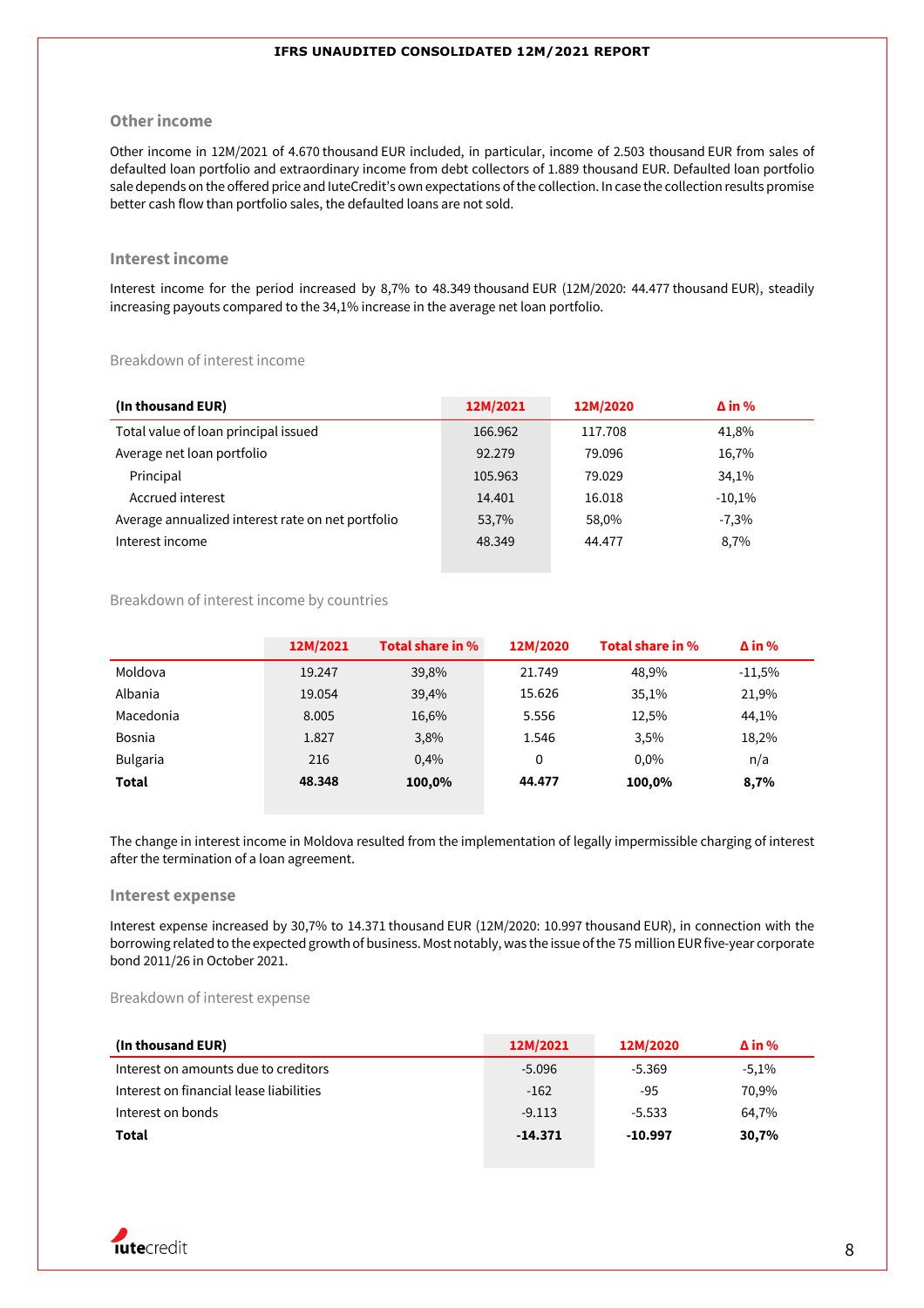#### **Loan administration fees and penalties**

Income from other fees and penalties increased by 3,9% to 8.194 thousand EUR (12M/2020: 7.890 thousand EUR) reflecting penalties and delay interests, resigns, deduction by dealer bonuses, and other secondary fees.

Breakdown of administration fees and penalties

| (In thousand EUR)                         | 12M/2021 | 12M/2020 | $\Delta$ in % |
|-------------------------------------------|----------|----------|---------------|
| Penalties under loans and delay interests | 9.312    | 8.396    | 10,9%         |
| Resigns under customer loans              | 365      | 540      | $-32,3%$      |
| Dealer bonuses                            | $-1.556$ | $-1.046$ | 48,7%         |
| Other fees from additional services       | 73       | 0        | n/a           |
| Total                                     | 8.194    | 7.890    | 3,9%          |

#### **Allowances for loan impairment**

Change in allowances for loan impairment decreased to 16.322 thousand EUR (12M/2020: 18.756 thousand EUR) in line with an intentionally more conservative provisioning approach as a response to the COVID-19 pandemic creating an additional risk buffer.

Breakdown of allowances for loan impairment

| (In thousand EUR)               | 12M/2021  | 12M/2020  | $\Delta$ in % |
|---------------------------------|-----------|-----------|---------------|
| At the beginning of the period  | $-15.859$ | $-13.100$ | 21,1%         |
| Allowances for loan impairment  | $-16.322$ | $-18.756$ | $-13,0%$      |
| Utilized                        | 16.997    | 15.767    | 7,8%          |
| Exchange differences            | 191       | 229       | $-16,6%$      |
| At the end of the period        | $-14.993$ | $-15.859$ | $-5,5%$       |
|                                 |           |           |               |
| (In thousand EUR)               | 12M/2021  | 12M/2020  | $\Delta$ in % |
| Impairment charges on loans     | $-17.596$ | $-22.237$ | $-20.9%$      |
| Recovery from written-off loans | 1.274     | 3.481     | $-63,4%$      |
| <b>Net impairment charges</b>   | $-16.322$ | $-18.756$ | $-13,0%$      |
|                                 |           |           |               |

The amount utilized is split between the sale of defaulted loan and monthly write-offs.

Overall net impairment losses represented 33,8% of interest income (12M/2020: 42,2%). The cost of risk, expressed as net impairment charges to average gross loan portfolio, equaled 15,2% (31 December 2020: 20,0%).

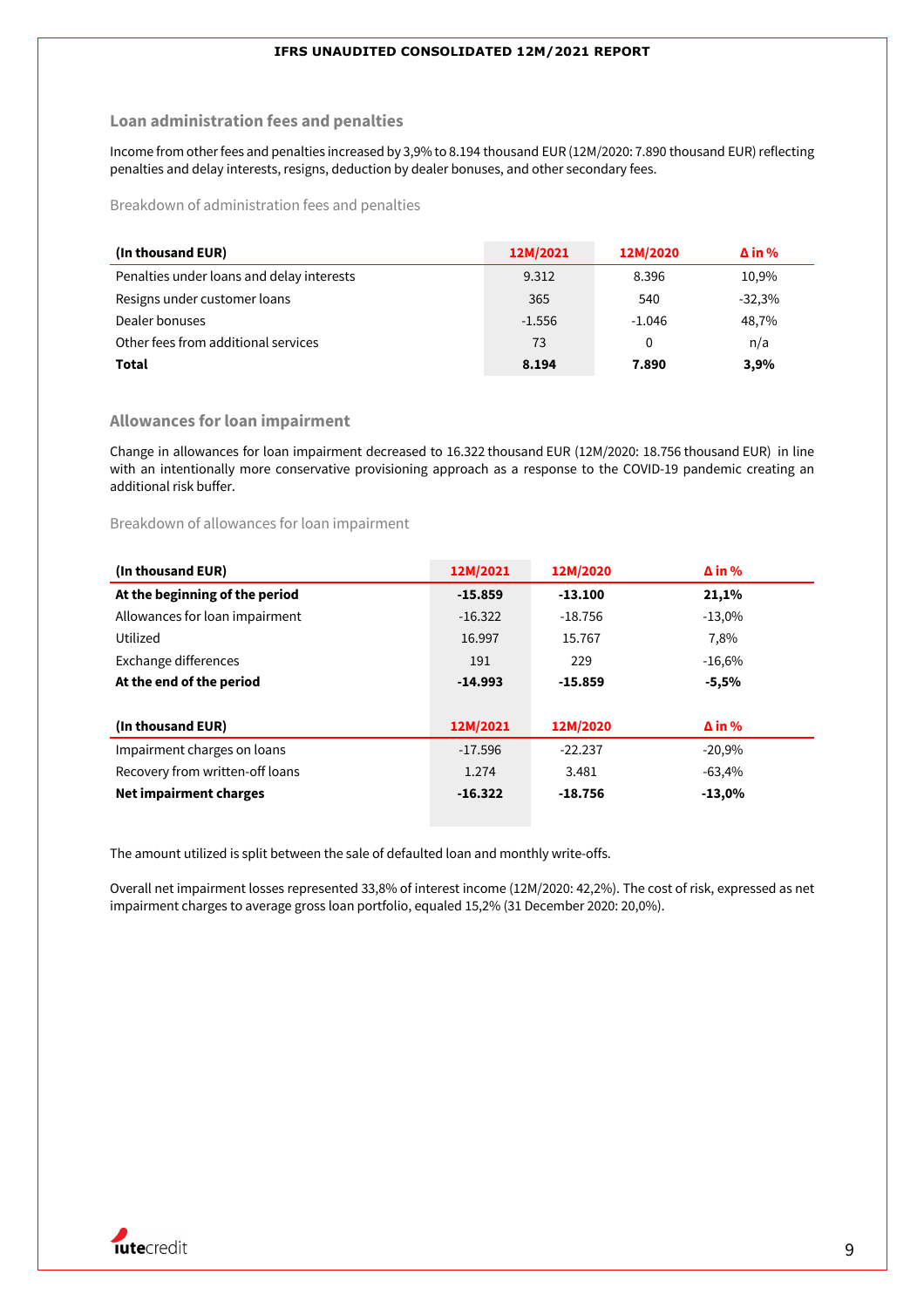### **Operating expenses**

Operating expenses for the period increased by 33,9% to 22.049 thousand EUR (12M/2020: 16.461 thousand EUR) related to the recovery of business activity. Advertising expenses accounted for 10,7% (12M/2020: 7,4%) of operating expenses while expenses on IT accounted 10,1% (12M/2020: 9,0%). The cost to income ratio for the period increased to 40,3% (12M/2020: 32,5%).

Breakdown of operating expenses

| (In thousand EUR)    | 12M/2021  | 12M/2020  | $\Delta$ in % |
|----------------------|-----------|-----------|---------------|
| Personnel            | $-8.957$  | $-8.159$  | 9,8%          |
| Advertising expenses | $-2.368$  | $-1.219$  | 94,3%         |
| IT                   | $-2.231$  | $-1.480$  | 50,7%         |
| Debt collection      | $-940$    | $-365$    | 157,4%        |
| Legal and consulting | $-2.449$  | $-769$    | 218,4%        |
| Rent and utilities   | $-226$    | $-238$    | $-5,1%$       |
| Taxes                | $-550$    | $-373$    | 47,7%         |
| Travel               | $-500$    | $-285$    | 75,8%         |
| Other                | $-3.828$  | $-3.574$  | 7,1%          |
| <b>Total</b>         | $-22.049$ | $-16.461$ | 33,9%         |

The increase in IT costs reflects the development of technological solutions at full speed. Other operating expenses are not comparable to 12M/2020 expenses in view of cost reductions during COVID-19. Excluding personnel expenses, operating expenses increased by 57,7% to 13.092 thousand EUR (12M/2020: 8.302 thousand EUR).

### **Personnel expenses**

Personnel expenses, mainly salaries and bonuses, and social security expenses increased less than the build-up in headcount by 10,6% to 7.660 thousand EUR (12M/2020: 6.927 thousand EUR), mostly related to the employment of highly qualified specialists (in-house IT department). The average staff number in full-time equivalents increased by 18,3% to 437 employees (12M/2020: 369 employees).

#### Breakdown of personnel expenses

| (In thousand EUR)                         | 12M/2021 | 12M/2020 | $\Delta$ in % |
|-------------------------------------------|----------|----------|---------------|
| Salaries and bonuses                      | $-7.660$ | $-6.927$ | 10,6%         |
| Social security expenses                  | $-1.078$ | $-1.096$ | $-1,7%$       |
| Medical insurance expenses                | $-160$   | $-95$    | 69,5%         |
| Other expenses                            | $-59$    | $-41$    | 44,8%         |
| Total                                     | $-8.957$ | $-8.159$ | 9,8%          |
| Number of employees adjusted to full-time | 437      | 369      | 18,3%         |

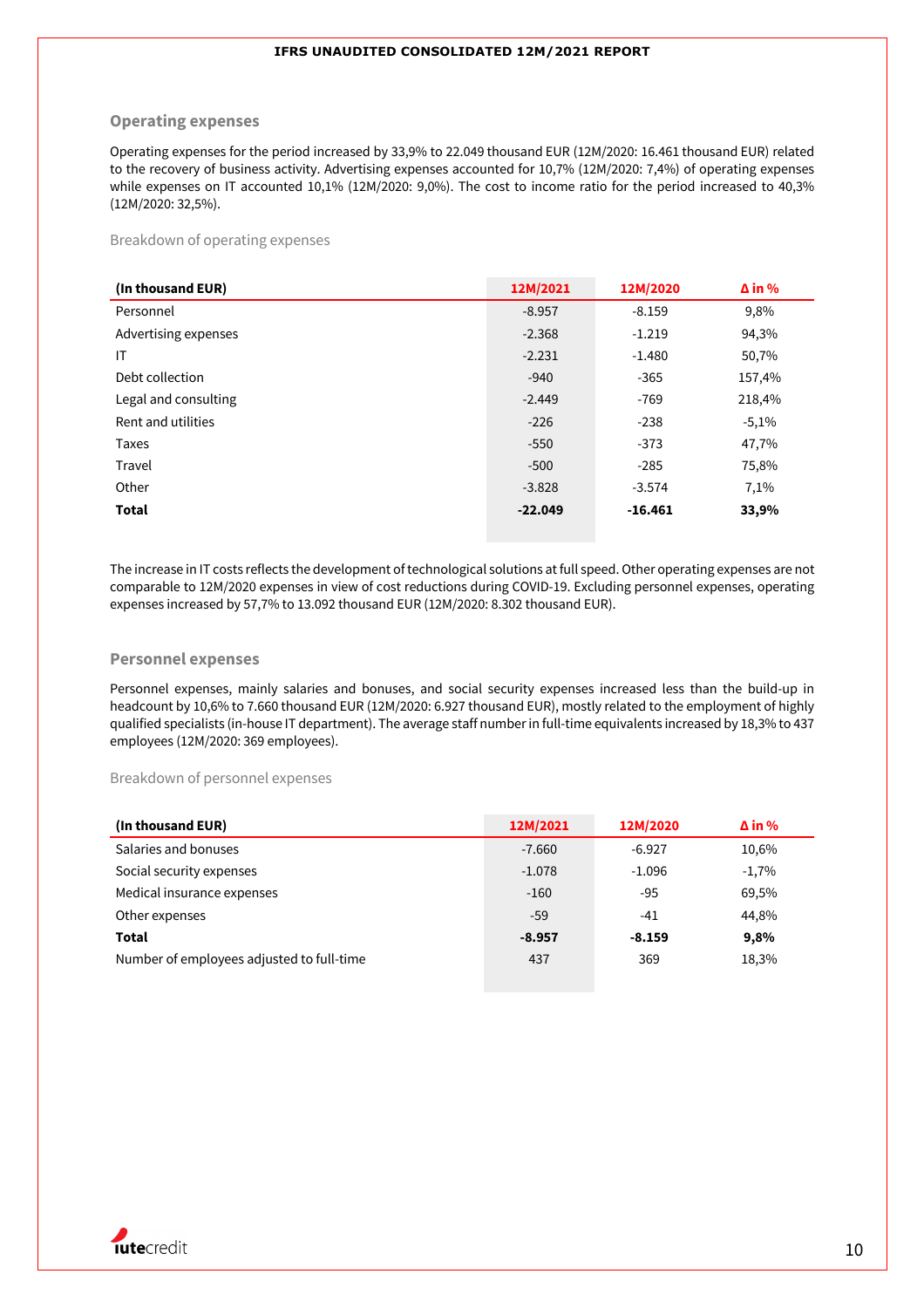# **Foreign exchange gains/losses**

Foreign exchange movements resulted in a gain of 1.183 thousand EUR (12M/2020: loss 1.958 thousand EUR) reflecting, in particular, EUR/MDL and EUR/ALL conversion rates.

# **Profit before tax**

Consolidated profit before tax increased by 27,6% to 7.884 thousand EUR (12M/2020: 6.176 EUR). The profit margin before tax equaled 16,3% (12M/2020: 13,9%).

### **Income tax expense**

Income tax expense increased by 94,5% to 1.816 thousand EUR (12M/2020: 933 thousand EUR), in particular, as a result of different taxation regulations in home markets, i.e., differences between provisions accounting in national GAAP and IFRS.

Breakdown of income tax

| (In thousand EUR)              | 12M/2021 | 12M/2020 | $\Delta$ in % |
|--------------------------------|----------|----------|---------------|
| Consolidated profit before tax | 7.884    | 6.176    | 27,6%         |
| Current income tax expense     | $-1.816$ | $-933$   | 94.5%         |
| Net profit for the period      | 6.068    | 5.243    | 15.7%         |

# **Profit for the period**

Net profit for the period increased by 15,7% to 6.068 thousand EUR (12M/2020: 5.243 thousand EUR).

# **Transition statement of non-IFRS measures EBITDA and Adjusted EBITDA**

## Breakdown of transition to adjusted EBITDA

| (In thousand EUR)                  | 12M/2021 | 12M/2020 | $\Delta$ in % |
|------------------------------------|----------|----------|---------------|
| Profit for the period              | 6.068    | 5.243    | 15,7%         |
| Provision for corporate income tax | 1.816    | 933      | 94,5%         |
| Interest expense                   | 14.371   | 10.997   | 30,7%         |
| Depreciation and amortization      | 2.613    | 1.742    | 50,0%         |
| <b>EBITDA</b>                      | 24.868   | 18.915   | 31,5%         |
| Adjustments                        | 2.025    | $-1.958$ | n/a           |
| <b>Adjusted EBITDA</b>             | 22.843   | 20.873   | 9,4%          |

## Breakdown of adjustments to EBITDA

| (In thousand EUR)                                                | 12M/2021 | 12M/2020 | $\Delta$ in % |
|------------------------------------------------------------------|----------|----------|---------------|
| Net gains/losses from financial assets measured at<br>fair value | 842      |          | n/a           |
| Foreign exchange gains/losses                                    | 1.183    | $-1.958$ | n/a           |
| <b>Adjustments</b>                                               | 2.025    | $-1.958$ | n/a           |

Net gains on financial assets measured at fair value result from cash payments received from ICKO and the estimated net cash inflow to be generated from the remaining loan portfolio of the investment.

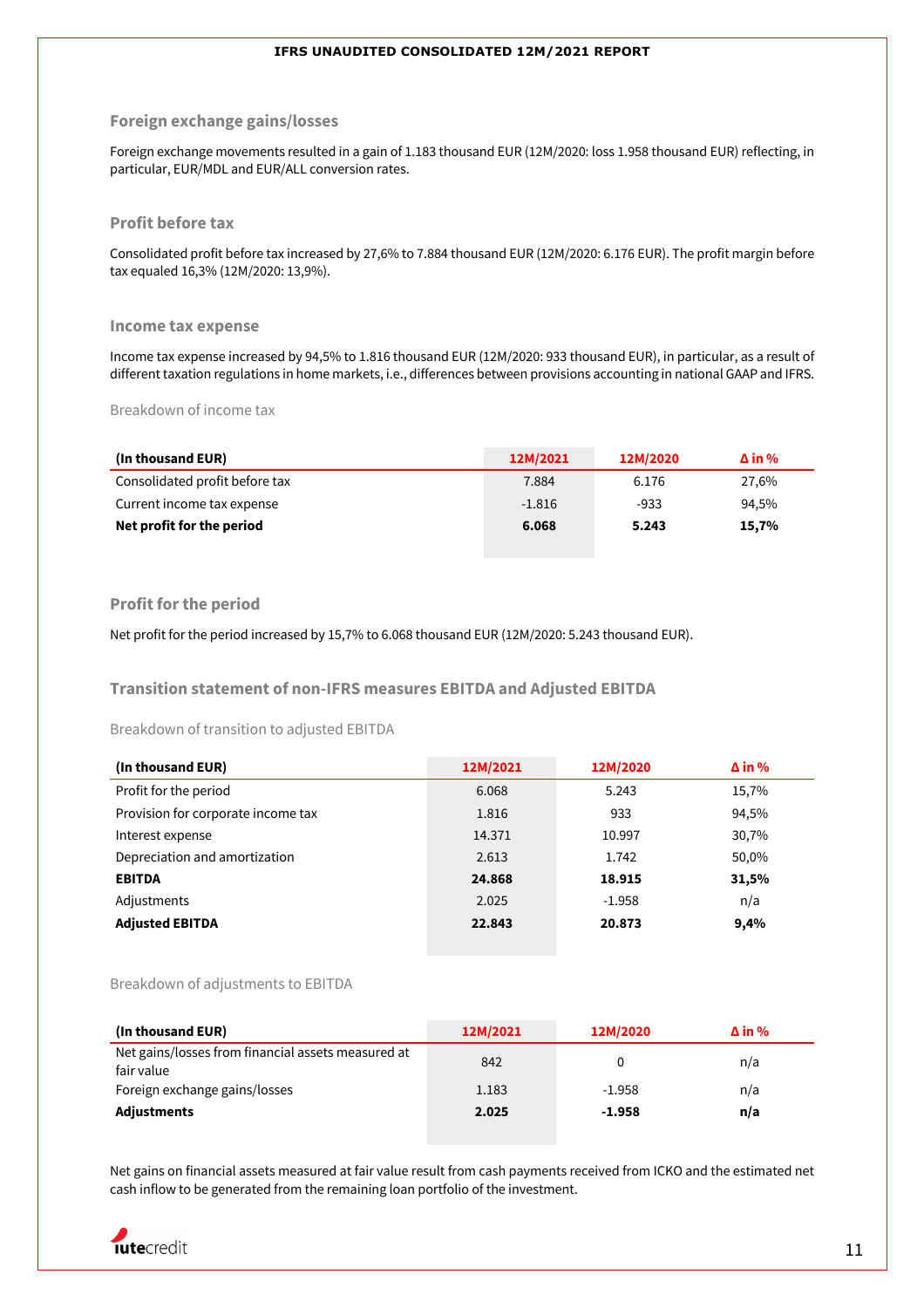Condensed statement of financial position

| (In thousand EUR)                       | 31 Dec 2021 | 31 Dec 2020 | $\Delta$ in % |
|-----------------------------------------|-------------|-------------|---------------|
| <b>ASSETS</b>                           |             |             |               |
| Cash and cash equivalents               | 46.324      | 19.453      | 138,1%        |
| Loans to customers                      | 105.372     | 79.187      | 33,1%         |
| Prepayments                             | 620         | 1.297       | $-52,2%$      |
| Other assets                            | 3.112       | 2.702       | 15,2%         |
| Other financial investments             | 2.755       | 7.196       | $-61,7%$      |
| Property, plant and equipment           | 1.076       | 978         | 10,1%         |
| Right-of-use assets                     | 1.587       | 2.113       | $-24,9%$      |
| Intangible assets                       | 5.939       | 3.693       | 60,8%         |
| <b>Total assets</b>                     | 166.786     | 116.619     | 43,0%         |
|                                         |             |             |               |
| <b>LIABILITIES AND EQUITY</b>           |             |             |               |
| <b>Liabilities</b>                      |             |             |               |
| Loans and bonds from investors          | 135.709     | 91.434      | 48,4%         |
| Trade and other payables                | 1.387       | 1.051       | 31,9%         |
| Current income tax liabilities          | 638         | 238         | 167,9%        |
| Deferred tax liabilities                | 882         | 655         | 34,7%         |
| Other liabilities                       | 2.586       | 1.753       | 47,5%         |
| <b>Total liabilities</b>                | 141.202     | 95.131      | 48,4%         |
|                                         |             |             |               |
| <b>Equity</b>                           |             |             |               |
| Share capital                           | 10.000      | 10.000      | 0,0%          |
| Legal reserve                           | 799         | 537         | 48,8%         |
| Unrealized foreign exchange differences | $-510$      | $-1.689$    | $-69,8%$      |
| Retained earnings                       | 15.295      | 12.640      | 21,0%         |
| <b>Total equity</b>                     | 25.585      | 21.488      | 19,1%         |
| <b>Total equity and liabilities</b>     | 166.786     | 116.619     | 43,0%         |

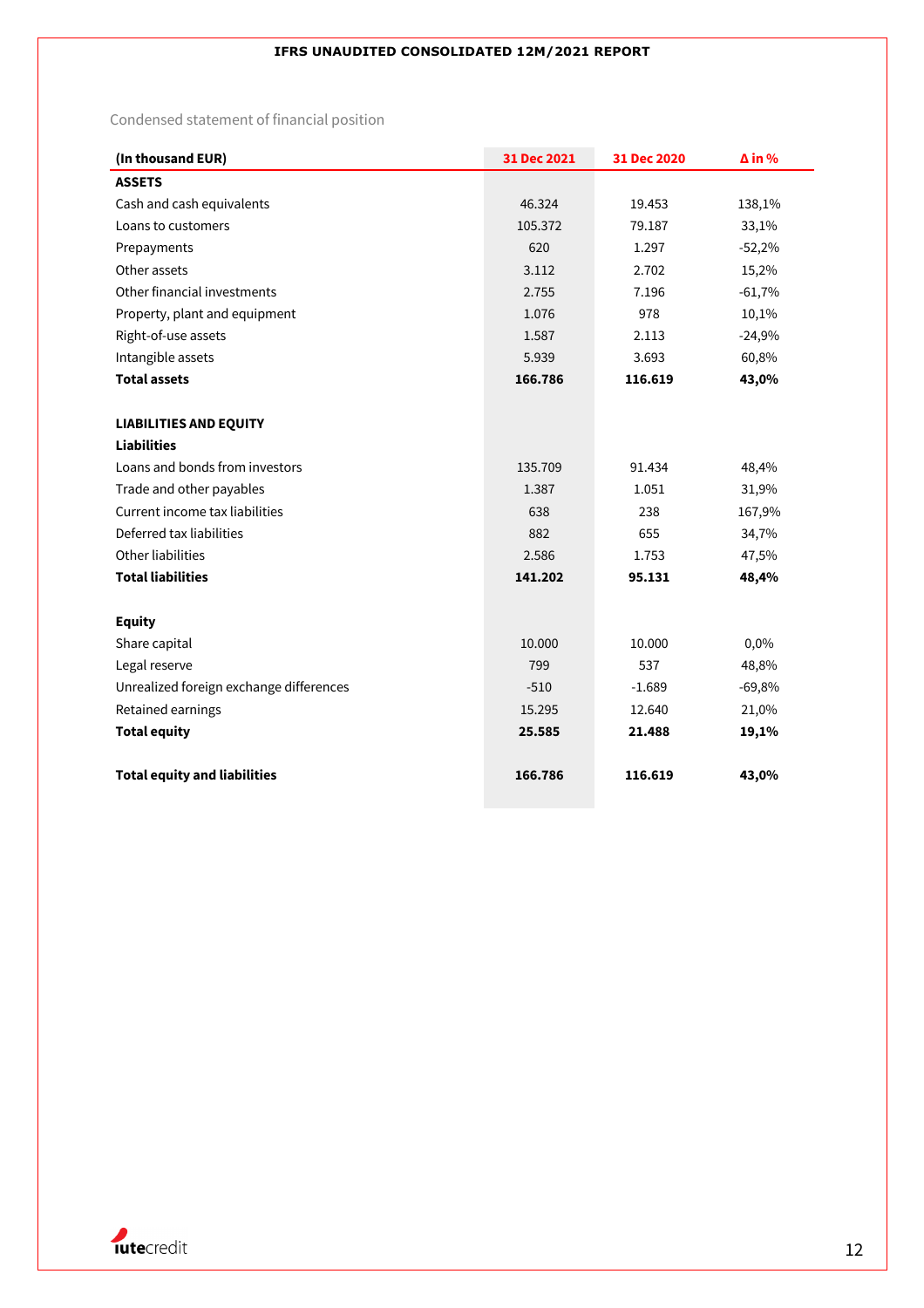#### **Assets**

Total assets increased by 43,0% to 166.786 thousand EUR as of 31 December 2021 (31 December 2020: 116.619 thousand EUR), as a result of the loan portfolio growth.

# **Loan portfolio**

The net loan portfolio increased by 33.1% to 105.372 thousand EUR as of 31 December 2021 (31 December 2020: 79.186 thousand EUR).

Breakdown of net portfolio

| (In thousand EUR)        | 31 Dec 2021 | Total in % | 31 Dec 2020 | Total in % | $\Delta$ in % |
|--------------------------|-------------|------------|-------------|------------|---------------|
| Moldova                  | 40.353      | 38,3%      | 35.139      | 44.4%      | 14,8%         |
| Albania                  | 41.090      | 39,0%      | 30.037      | 37,9%      | 36,8%         |
| Macedonia                | 19.967      | 18,9%      | 11.315      | 14,3%      | 76,5%         |
| Bosnia                   | 2.844       | 2.7%       | 2.695       | 3,4%       | 5,5%          |
| <b>Bulgaria</b>          | 1.118       | 1,1%       | 0           | $0.0\%$    | n/a           |
| Total net loan portfolio | 105.372     | 100,0%     | 79.186      | 100,0%     | 33,1%         |

## Breakdown of loan applications

|                 |                           |         | 12M/2021    |                           |                  |             |                 | 12M/2020    |                          |                         |                  | $\Delta$ in %   |                          |
|-----------------|---------------------------|---------|-------------|---------------------------|------------------|-------------|-----------------|-------------|--------------------------|-------------------------|------------------|-----------------|--------------------------|
| in pcs          | <b>Processed Approved</b> |         | Paid<br>out | <b>Approval</b><br>rate % | Active<br>rate % | Processed   | <b>Approved</b> | Paid<br>out | <b>Approval</b><br>rate% | <b>Active</b><br>rate % | <b>Processed</b> | <b>Approved</b> | <b>Approval</b><br>rate% |
| Moldova         | 203.495                   | 127.673 | 90.412      | 62,7%                     | 93,1%            | 169.818     | 104.616         | 97.494      | 61,6%                    | 93,0%                   | 19,8%            | 22,0%           | 1,8%                     |
| Albania         | 159.963                   | 116.416 | 84.429      | 72,8%                     | 95,7%            | 138.851     | 93.262          | 88.183      | 67,2%                    | 94,6%                   | 15,2%            | 24,8%           | 8,4%                     |
| Macedonia       | 74.833                    | 43.826  | 34.662      | 58,6%                     | 100,0%           | 60.106      | 35.197          | 34.920      | 58,6%                    | 99,2%                   | 24,5%            | 24,5%           | 0,0%                     |
| Bosnia          | 14.570                    | 6.147   | 4.698       | 42,2%                     | 97,8%            | 15.598      | 6.185           | 6.078       | 39,7%                    | 98,3%                   | $-6,6%$          | $-0.6%$         | 6,4%                     |
| <b>Bulgaria</b> | 41.080                    | 3.904   | 1.845       | 9,5%                      | 91,6%            | $\mathbf 0$ | 0               | 0           | 0,0%                     | 0,0%                    | n/a              | n/a             | n/a                      |
| In total        | 493.941                   | 297.966 | 216.046     | 60,3%                     | 95,2%            | 384.373     | 239.260         | 226.675     | 62,2%                    | 94.7%                   | 28,5%            | 24,5%           | $-3,1%$                  |
|                 |                           |         |             |                           |                  |             |                 |             |                          |                         |                  |                 |                          |

# Breakdown of issued loans APR on country level

| (In %)                      | 12M/2021 | 12M/2020 | $\Delta$ in % |
|-----------------------------|----------|----------|---------------|
| Moldova                     | 54,3%    | 57,1%    | $-5,0%$       |
| Albania                     | 58,6%    | 64,1%    | $-8,5%$       |
| Macedonia                   | 41,9%    | 44,8%    | $-6,5%$       |
| Bosnia                      | 55,5%    | 63,4%    | $-12,5%$      |
| <b>Bulgaria</b>             | 40,2%    | 0,0%     | n/a           |
| <b>ICG weighted average</b> | 53,7%    | 58,0%    | $-7,3%$       |

The decrease in average annual percentage rates (APR) at group level in 12M/2021 relates to the shift to longer loan maturities and the increasing share of repeating customers. Moreover, Moldova accounted a lower proportion of dealers compared with the previous year due to lockdowns, while cash loans had higher APRs with lower payouts.

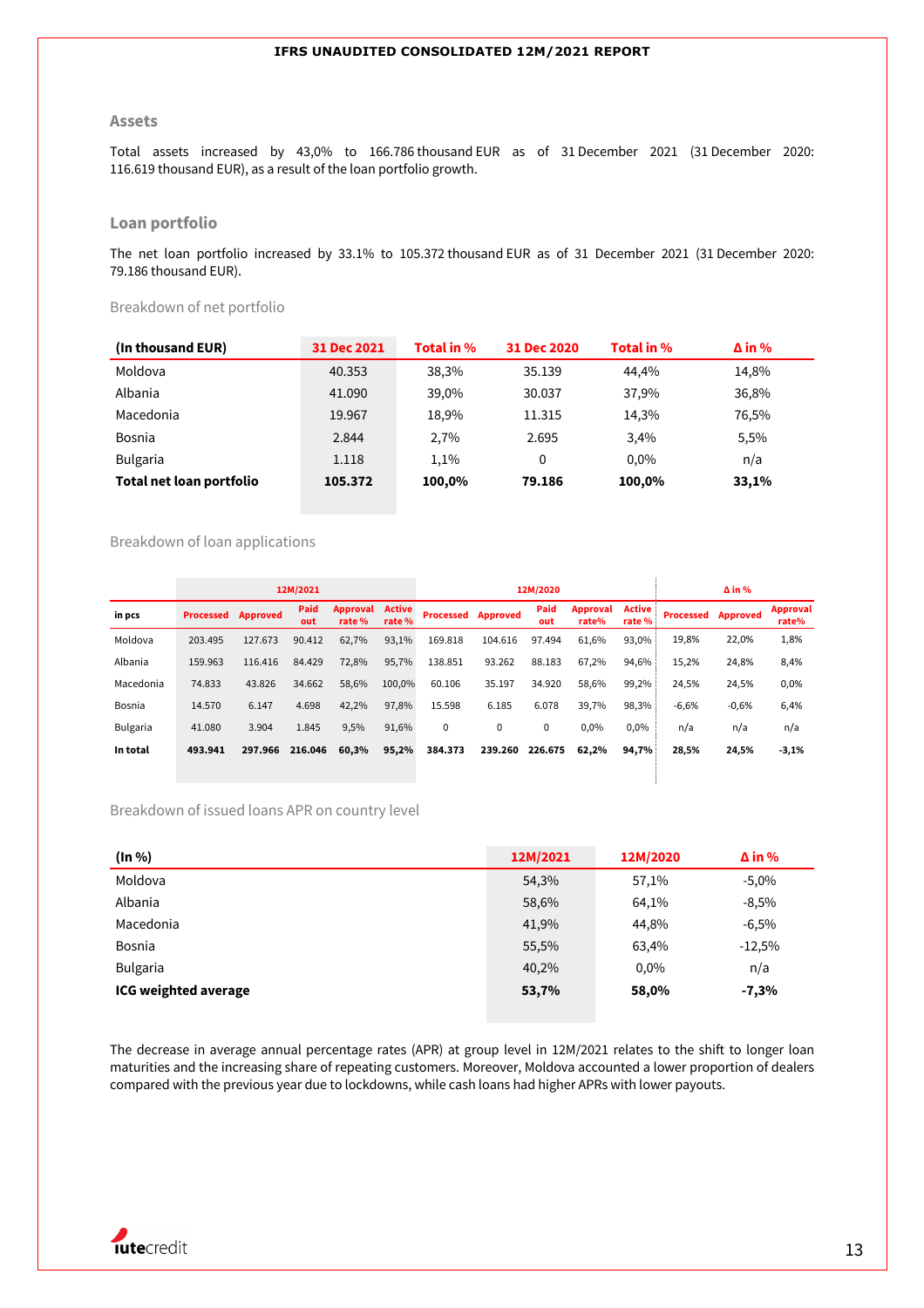## Breakdown of customer performance index (CPI30)

The following table sets out the ratio of actual loan repayments compared to expected repayments according to loan repayment schedules, plus 30 days tolerance, i.e., Customer Performance Index (CPI30).

| (In %)                      | 12M/2021 | 12M/2020 | $\Delta$ in % |
|-----------------------------|----------|----------|---------------|
| Moldova                     | 86,3%    | 84,7%    | 1,9%          |
| Albania                     | 89,3%    | 84,1%    | 6,2%          |
| Macedonia                   | 86,5%    | 88,8%    | $-2,6%$       |
| Bosnia                      | 70,0%    | 73,4%    | $-4,6%$       |
| <b>Bulgaria</b>             | 59,6%    | $0.0\%$  | n/a           |
| <b>ICG weighted average</b> | 86,7%    | 84,7%    | 2,4%          |

Customer repayment discipline (Customer Performance Index, CPI30) was driven by the shift to longer loan maturities and a growing share of repeating customers.

## Breakdown of portfolio classification

The following tables set out the classification of the Group's net loan portfolio in terms of overdue buckets as well as the total impairment coverage ratio. Non-performing loans are recorded according to DPD+50.

|                           |                        | 31 Dec 2021       |                      |                         |
|---------------------------|------------------------|-------------------|----------------------|-------------------------|
| (In<br>thousand<br>EUR)   | <b>Gross</b><br>amount | <b>Provisions</b> | <b>Net</b><br>amount | $%$ of net<br>portfolio |
| Performing                | 98.630                 | $-5.157$          | 93.473               | 88,7%                   |
| Non-<br>Performing        | 21.734                 | $-9.835$          | 11.899               | 11,3%                   |
| <b>Total</b><br>portfolio | 120.365                | $-14.993$         | 105.372              | 100.0%                  |

| (In thousand EUR)         | 31 Dec 2021 | <b>Total share in</b><br>$\%$ | 31 Dec 2020 | <b>Total share in</b><br>% |
|---------------------------|-------------|-------------------------------|-------------|----------------------------|
| Stage 1                   | 85,870      | 86,9%                         | 64.796      | 81,8%                      |
| Stage 2                   | 2.200       | 2,2%                          | 1.209       | 1,5%                       |
| Stage 3                   | 10.720      | 10,9%                         | 13.182      | 16,6%                      |
| Total net portfolio       | 98.790      | 100,0%                        | 79.187      | 100,0%                     |
| Gross NPL ratio           | 18,1%       |                               | 23,5%       |                            |
| Impairment coverage ratio | 69,0%       |                               | 71,1%       |                            |

The total share of poorly performing loan portfolio (Stage 3) decreased starting monthly depreciation of fully impaired loans DPD 365 in October 2020.

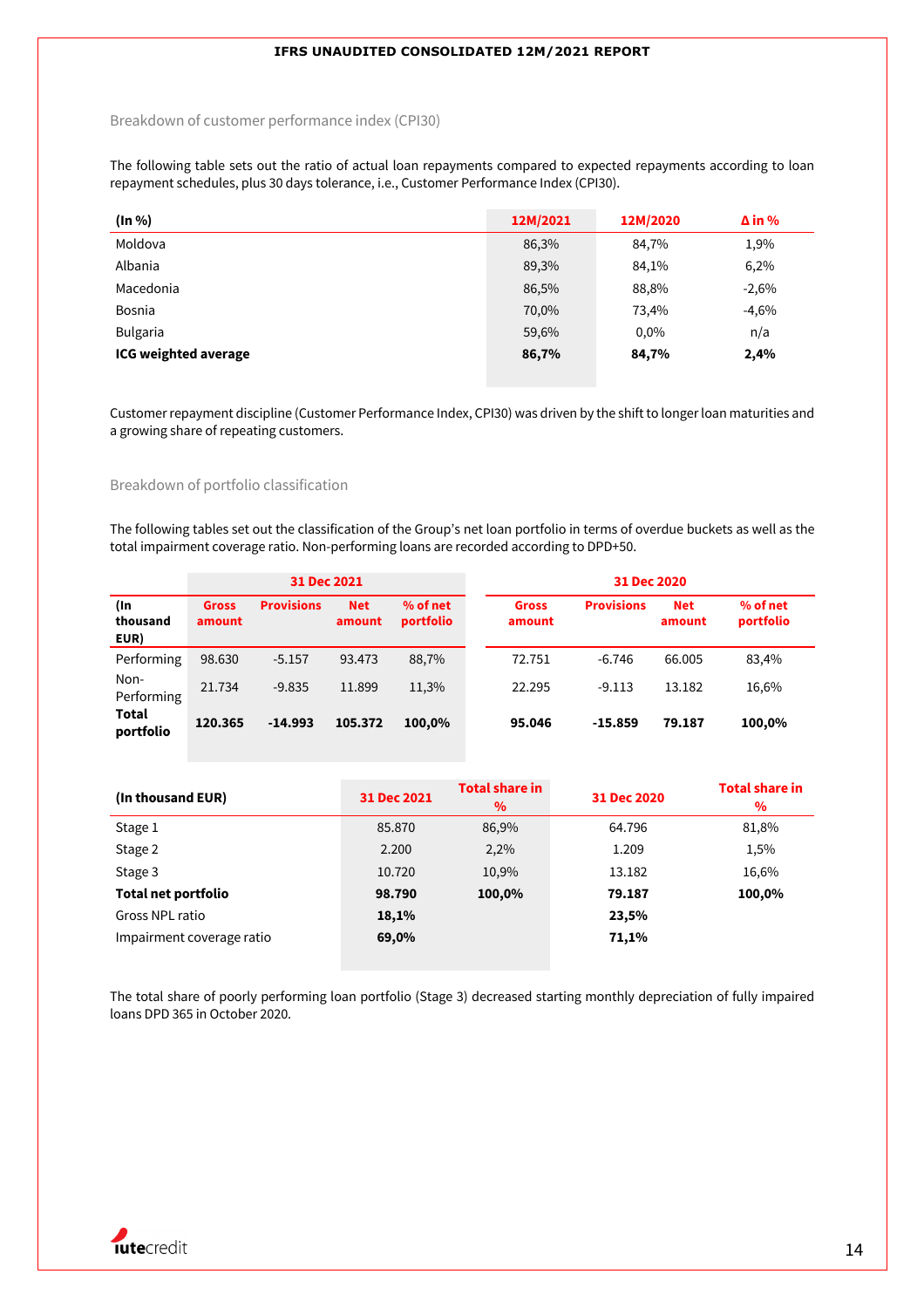Distribution principles between stages

|         | 31 Dec 2021          | 31 Dec 2020          |
|---------|----------------------|----------------------|
| Stage 1 | $DPD \leq 30$        | $DPD \le 30$         |
| Stage 2 | $30 <$ DPD $\leq 50$ | $30 <$ DPD $\leq 50$ |
| Stage 3 | DPD > 50             | DPD > 50             |

**Other assets and prepayments**

Breakdown of other assets and prepayments

| (In thousand EUR)                              | 31 Dec 2021 | 31 Dec 2020 | $\Delta$ in % |
|------------------------------------------------|-------------|-------------|---------------|
| Deferred tax assets                            | 179         | 104         | 72,4%         |
| Prepayments of rent                            | 84          | 77          | 9,2%          |
| Prepayment of taxes                            | 251         | 1.011       | $-75,1%$      |
| Prepayments to suppliers and deferred expenses | 105         | 105         | 0,1%          |
| <b>Prepayments in total</b>                    | 620         | 1.297       | $-52,2%$      |
| Receivables from collection companies          | 771         | 292         | 164,0%        |
| Other receivables                              | 70          | 73          | 4,3%          |
| Deposit receivables from partners              | 2.271       | 2.337       | $-2,8%$       |
| Trade and other receivables in total           | 3.112       | 2.702       | 15,8%         |
| <b>TOTAL</b>                                   | 3.732       | 3.999       | $-6,3%$       |

# **Liabilities**

As of 31 December 2021, total liabilities increased by 48,4% to 141.202 thousand EUR (31 December 2020: 95.131 thousand EUR). The changes mainly relate to the issue of the 75 million EUR five-year corporate bond 2021/26 in October 2021 as well as the tap issue of 10 million EUR to the four-year corporate bond 2019/23 in November 2020.

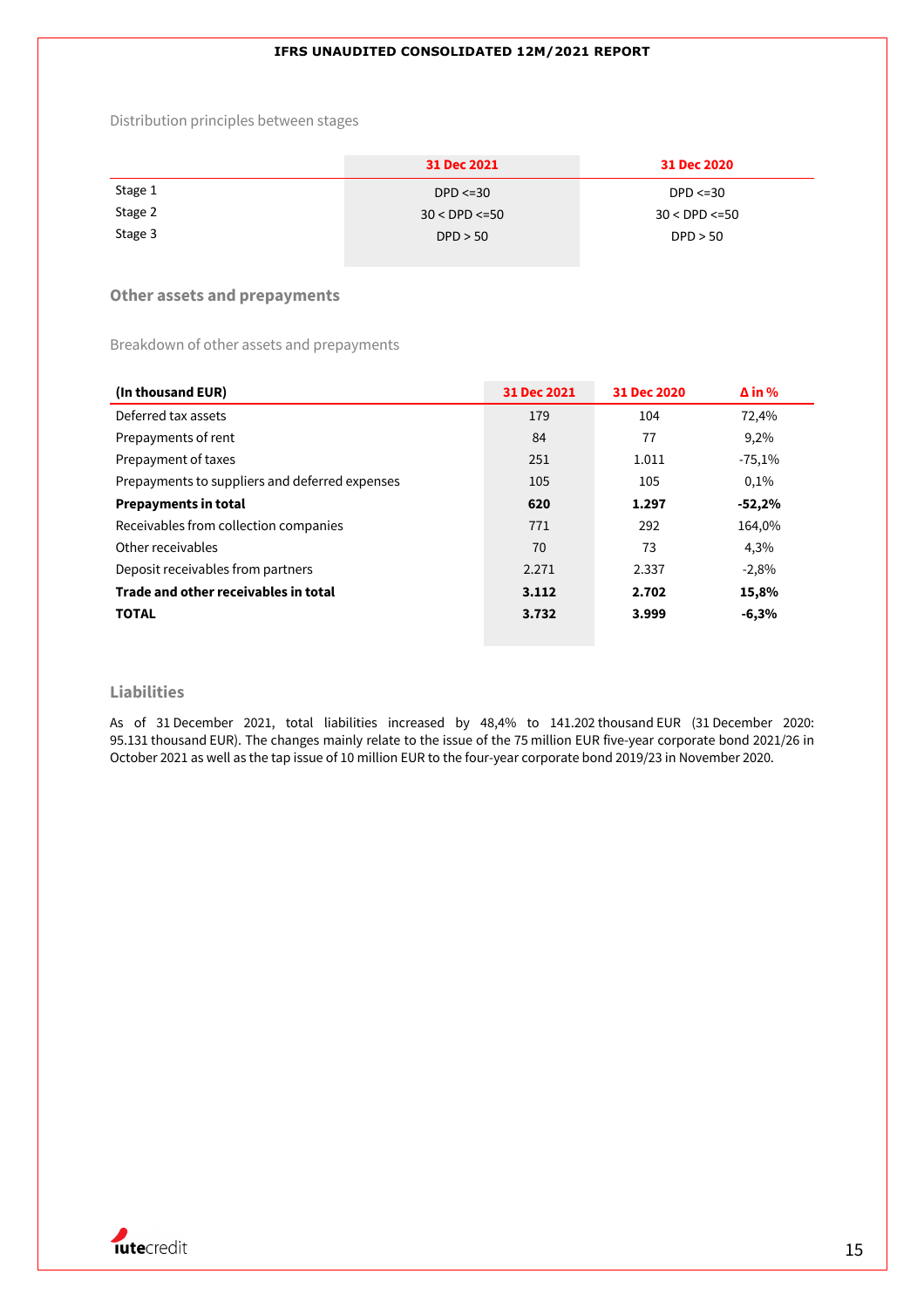#### Breakdown of loans and borrowings

Loans and borrowings increased by 48,4% to 135.710 thousand EUR (31 December 2020: 91.434 thousand EUR), accounting for 96,1% of all liabilities (31 December 2020: 96,1%).

| (In thousand EUR)              | 31 Dec 2021                | 31 Dec 2020                | $\Delta$ in % |
|--------------------------------|----------------------------|----------------------------|---------------|
| Loans from investors           | 10.287                     | 41.852                     | $-75,4%$      |
| Due date during next 12 months | 3.351                      | 23.803                     | $-85,9%$      |
| Due date after 12 months       | 6.936                      | 18.049                     | $-61,6%$      |
| <b>Bond liabilities</b>        | 119.408                    | 44.596                     | 167,8%        |
| Due date during next 12 months | $\mathbf 0$                | 0                          | n/a           |
| Due date after 12 months       | 119.408                    | 44.596                     | 167,8%        |
| Lease liabilities              | 1.765                      | 2.121                      | $-16,8%$      |
| Due date during next 12 months | 831                        | 860                        | $-3,3%$       |
| Due date after 12 months       | 934                        | 1.261                      | $-25,9%$      |
| Accrued interest               | 4.249                      | 2.866                      | 48,3%         |
| <b>TOTAL</b>                   | 135.710                    | 91.434                     | 48,4%         |
| weighted average interest rate | 10.287                     | 41.852                     | $-75,4%$      |
| currency                       | EUR, MDL, USD;<br>ALL; MKD | EUR, MDL, USD;<br>ALL; MKD |               |

Loans from investors decreased to 10.287 thousand EUR (31 December 2020: 41.852 thousand EUR), of which 908 thousand EUR (31 December 2020: 32.232 thousand EUR) is accounted for by P2P loans from the Mintos platform.

IuteCredit Finance S.a.r.l., wholly owned Luxembourg subsidiary of ICG, issued and placed in August 2019 40 million EUR senior secured bonds (Eurobond), with a maturity of 4 years and a coupon of 13%, guaranteed by ICG and its subsidiaries. In November 2020, a 10 million EUR tap at a price of 97% followed. After the tap issue, the total amount outstanding of IuteCredit's 13% corporate bonds 2019/2023 amounts to 50 million EUR. The bonds are listed on the Regulated Market Frankfurt of Stock Exchange.

At the end of September 2021, IuteCredit Finance S.a.r.l., wholly owned Luxembourg subsidiary of ICG, issued and at the beginning of October 2021 settled EUR 75 million senior secured corporate bonds with a maturity of 5 years and a coupon of 11% ISIN: XS2378483494). The bonds were subscribed by professional as well as retail investors and are listed on the Regulated Market of the Frankfurt Stock Exchange as well as on the Regulated Market of the Nasdaq Tallinn Stock Exchange.

## **Eurobond covenant ratios**

|                                                     | 31 Dec 2021 | 31 Dec 2020 | $\Delta$ in % |
|-----------------------------------------------------|-------------|-------------|---------------|
| Capitalization                                      |             |             |               |
| Capitalization ratio<br>(Equity/net loan portfolio) | 24,3%       | 27,1%       | $-10,5%$      |
| Financial covenant at least                         | 15%         |             |               |
|                                                     |             |             |               |
|                                                     |             |             |               |
|                                                     | 12M/2021    | 12M/2020    | $\Delta$ in % |
| <b>Profitability</b>                                |             |             |               |
| Interest coverage ratio (ICR), times                | 1,6         | 1,9         | $-16,3%$      |
| (Adjusted EBITDA/interest expenses)                 |             |             |               |
| Financial covenant at least                         | 1,5         |             |               |

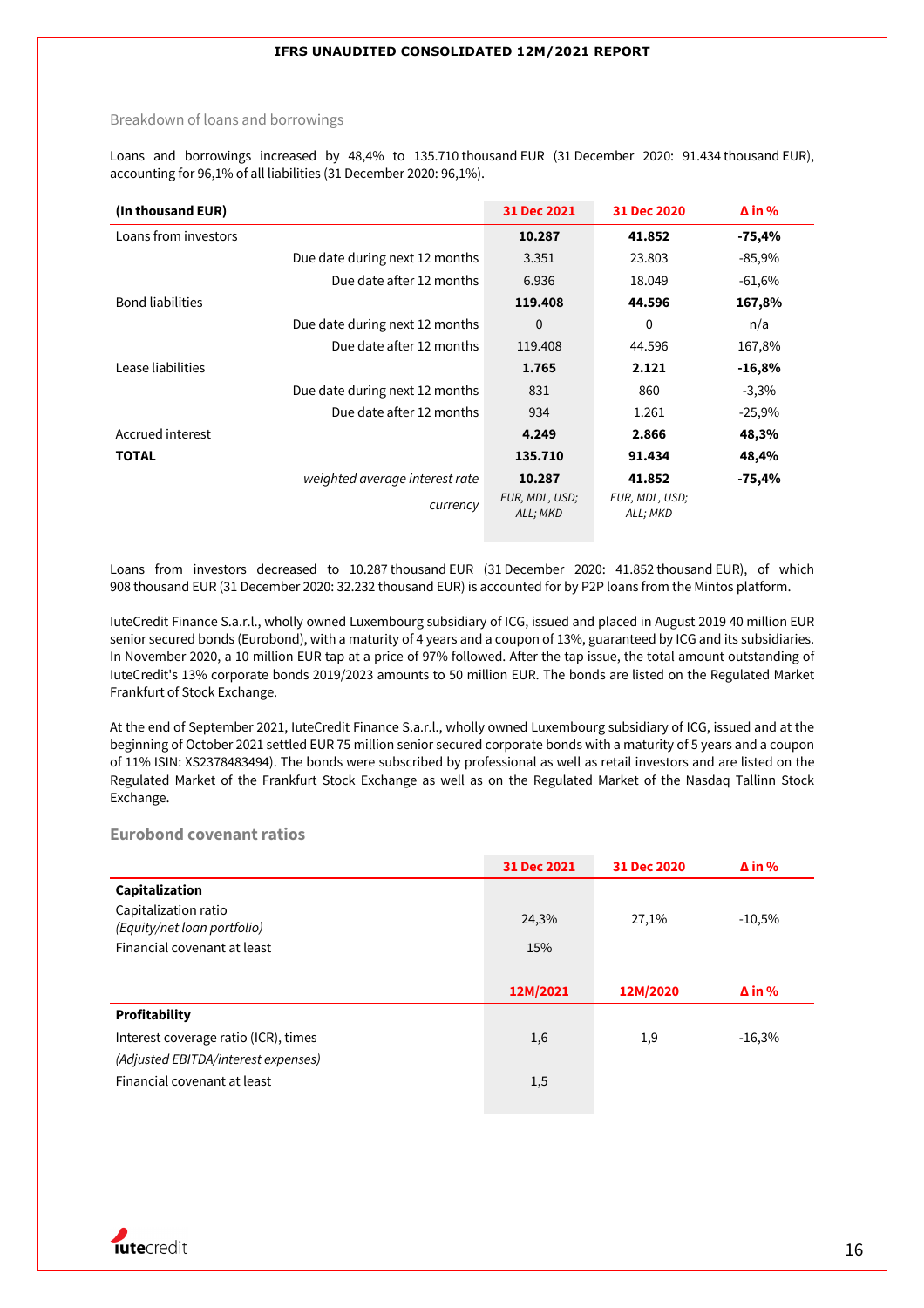|                         | <b>Mintos</b><br>loans |             |               |                       | Net loan portfolio           |             |                            |
|-------------------------|------------------------|-------------|---------------|-----------------------|------------------------------|-------------|----------------------------|
| (In<br>thousand<br>EUR) | <b>31 Dec</b><br>2021  | 31 Dec 2020 | $\Delta$ in % | <b>31 Dec</b><br>2021 | <b>Total share</b><br>in $%$ | 31 Dec 2020 | <b>Total share</b><br>in % |
| Moldova                 | 291                    | 12.770      | $-97,7%$      | 40.353                | 0,7%                         | 35.139      | 36,3%                      |
| Albania                 | 305                    | 15.272      | $-98,0%$      | 41.090                | 0,7%                         | 30.037      | 50,8%                      |
| Macedonia               | 312                    | 4.189       | $-92,6%$      | 19.967                | 1,6%                         | 11.315      | 37,0%                      |
| Bosnia                  | 0                      | 0           | 0,0%          | 2.844                 | $0.0\%$                      | 2.695       | 0,0%                       |
| <b>Bulgaria</b>         | 0                      | 0           | 0,0%          | 1.118                 | $0.0\%$                      | 0           | 0,0%                       |
| <b>Total</b>            | 908                    | 32.231      | $-97,2%$      | 105.372               | 0,9%                         | 79.186      | 42,1%                      |

Distribution of investor loan (Mintos)

# **Other liabilities**

Breakdown of other liabilities

| (In thousand EUR)                   | 31 Dec 2021 | 31 Dec 20 | $\Delta$ in % |
|-------------------------------------|-------------|-----------|---------------|
| Trade payables                      | 1.387       | 1.051     | 31,9%         |
| Payables to employees               | 466         | 529       | $-12,0%$      |
| Corporate Income Tax payables       | 638         | 238       | 167,9%        |
| Other Tax payables                  | 882         | 655       | 34,7%         |
| Dealer loan liabilities             | 890         | 115       | 673,7%        |
| Over-/wrong payments from customers | 487         | 411       | 18,6%         |
| Other liabilities                   | 743         | 698       | 6,4%          |
| <b>TOTAL</b>                        | 5.493       | 3.697     | 48,6%         |

### **Equity**

As of 31 December 2021, equity increased by 19,1% to 25.585 thousand EUR (31 December 2020: 21.488 thousand EUR), representing an equity to assets ratio of 15,3% (31 December 2020: 18,4%). The equity to net loan portfolio ratio in line with the portfolio growth decreased to 24,3% (31 December 2020: 27,1%), reflecting the Group's strong capitalization, and exceeds IuteCredit Eurobond covenants of at least 15% significantly.

### **Off-balance sheet arrangements**

Future receivable commission fees, guarantee fees, administration fees, collaterals of car loan credit and penalties (penalties are also called: secondary receivables) are not accounted in the Group's balance sheet, although the customers have a legally binding, irreversible obligation to pay those receivables in full according to the terms of signed loan agreements.

Outstanding debts of ICKO in front of Mintos, which was recognized as off-balance sheet for the Group as of 30 November 2019, was repaid by ICE in mid-June 2020.

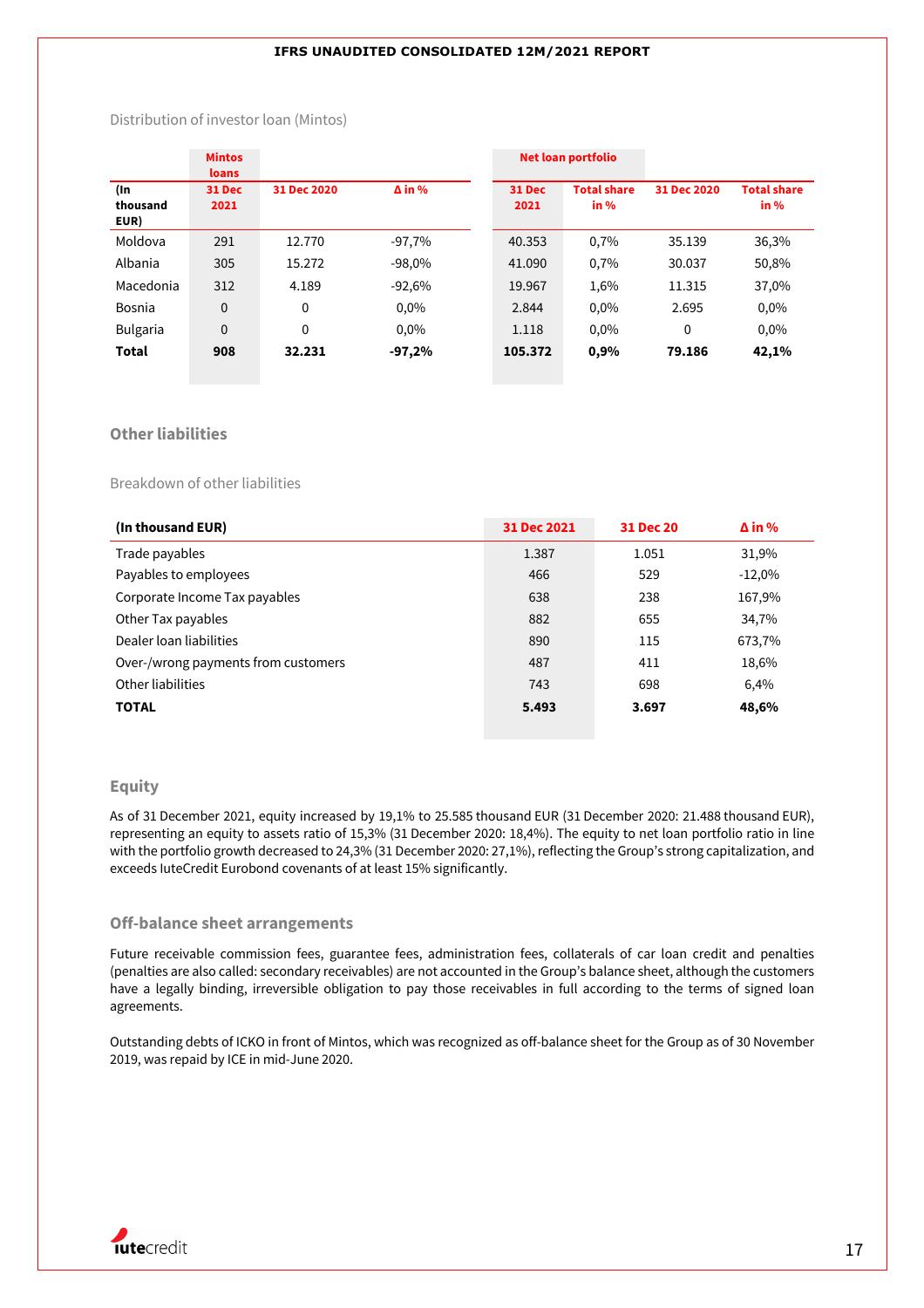#### **Recent developments**

AS IuteCredit Europe in February 2022 purchased an additional 49.7% stake in Moldovan Energbank. The total purchase price for 994,645 shares acquired on the stock exchange amounted to EUR 8.3 million. Already in January, IuteCredit had acquired on the stock exchange the first stake of 9.976% of shares of Moldovan Energbank, corresponding to 199,519 shares, for a total purchase price of EUR 1.7 million. As a result, IuteCredit owns 59.7% of Energbank shares.

With the approval of the acquisition of a qualified stake in the share capital of Energbank by the Central Bank of the Republic of Moldova, IuteCredit is working towards a rapid and orderly transition of the bank's overall share ownership and operational control. IuteCredit plans to acquire maximum ownership of the bank by purchasing shares at market conditions.

Velox Pay SH.P.K Albania (IuteCredit Albania), a wholly owned subsidiary of IuteCredit Europe, in February received approval of an e-money license from the Central Bank of Albania. IuteCredit customers in Albania will be able to make and receive payments and transfers to IBAN accounts, withdraw money from ATMs, and perform other transactions through the MyIute mobile app. As a result, IuteCredit Albania is the first company in the group to commence payment transactions within the scope of applicable regulations of a financial supervisory authority.

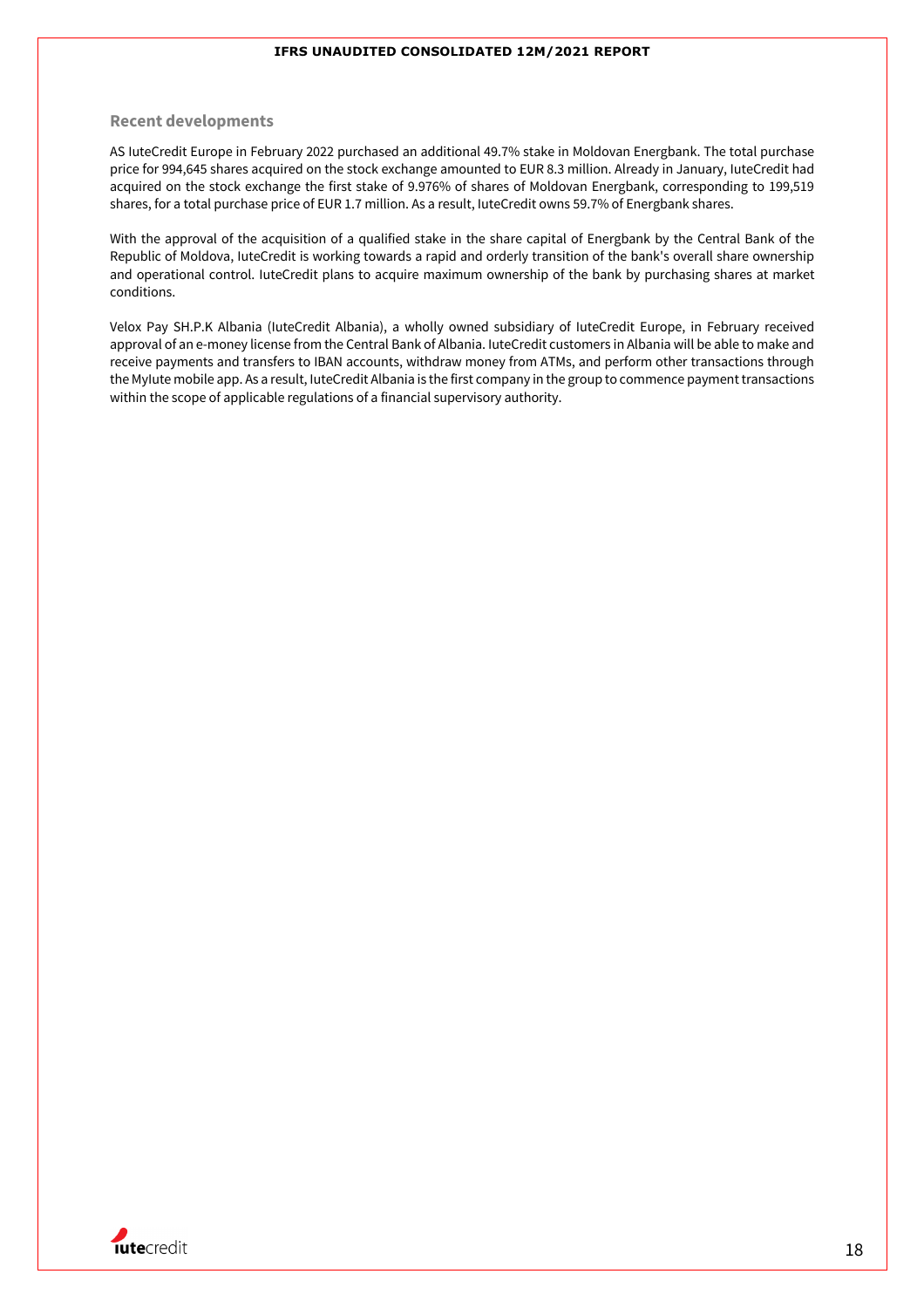# **CONSOLIDATED FINANCIAL STATEMENTS**

**Consolidated statement of comprehensive income**

| (In thousand EUR)                                             | 12M/2021  | 12M/2020    | $\Delta$ in % |
|---------------------------------------------------------------|-----------|-------------|---------------|
| Interest and similar income                                   | 48.349    | 44,477      | 8,7%          |
| Interest and similar expense                                  | $-14.371$ | $-10.997$   | 30,7%         |
| Net interest and commission fee income                        | 33.978    | 33.481      | 1,5%          |
|                                                               |           |             |               |
| Loan administration fees and penalties                        | 48.349    | 44.477      | 8,7%          |
| Loan administration fees and penalties in total               | $-14.371$ | $-10.997$   | 30,7%         |
|                                                               | 33.978    | 33.481      | 1,5%          |
| Other income                                                  |           |             |               |
| Allowances for loan impairment                                | 8.194     | 7.890       | 3,9%          |
| <b>Net operating income</b>                                   | 8.194     | 7.890       | 3,9%          |
|                                                               |           |             |               |
| Personnel expenses                                            | 4.670     | 3.723       | 25,4%         |
| Depreciation/amortization charge                              | $-16.322$ | $-18.756$   | $-13,0%$      |
| Other operating expenses                                      | 30.520    | 26.338      | 15,9%         |
| <b>Total operating expenses</b>                               |           |             |               |
|                                                               |           |             |               |
| Net gains/losses from financial assets measured at fair value | 842       | $\mathbf 0$ | n/a           |
| Foreign exchange gains/losses                                 | 1.183     | $-1.958$    | n/a           |
| <b>Net financial result</b>                                   | 2.025     | $-1.958$    | n/a           |
| <b>Profit before tax</b>                                      | 7.884     | 6.176       | 27,7%         |
| Income tax expense                                            | $-1.816$  | $-933$      | 94,5%         |
| Profit for the reporting period                               | 6.068     | 5.243       | 15,7%         |
| Other comprehensive income                                    |           |             |               |
| Other comprehensive income to be classified to profit or loss |           |             |               |
| in subsequent periods:                                        |           |             |               |
| Exchange differences on translation of foreign operations     | 1.179     | $-1.761$    | n/a           |
| Other comprehensive income total                              | 7.247     | 3.482       | 108,1%        |
|                                                               |           |             |               |
| <b>Profit attributable to:</b>                                |           |             |               |
| Equity holders                                                | 7.247     | 3.482       | 108,1%        |
| Total comprehensive income attributable to:                   |           |             |               |
| Equity holders                                                | 7.247     | 3.482       | 108,1%        |
|                                                               |           |             |               |

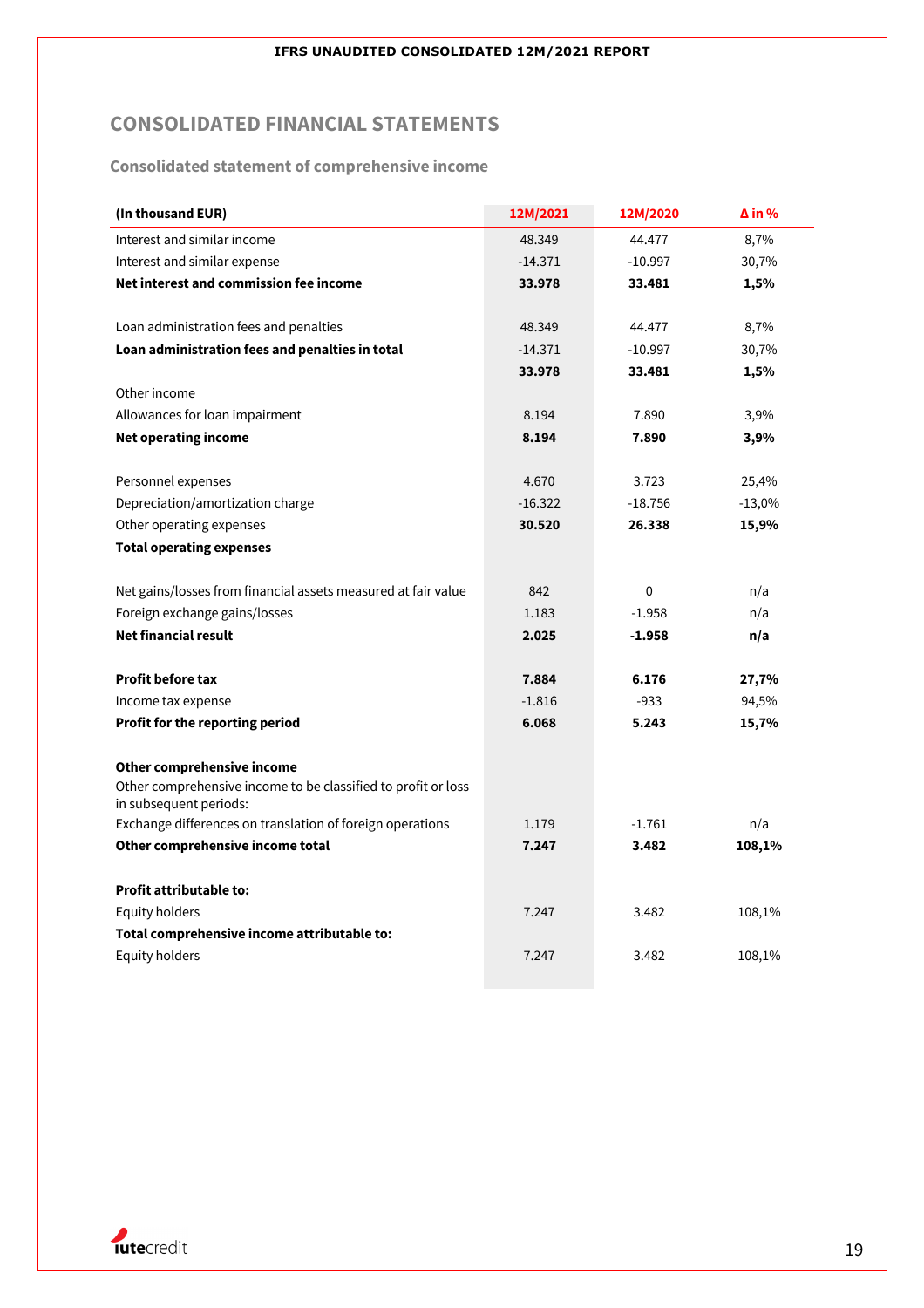# **Consolidated statement of financial position**

| (In thousand EUR)                       | 31 Dec 2021 | 31 Dec 2020 | $\Delta$ in % |
|-----------------------------------------|-------------|-------------|---------------|
| <b>ASSETS</b>                           |             |             |               |
| Cash and cash equivalents               | 46.324      | 19.453      | 138,1%        |
| Loans to customers                      | 105.372     | 79.187      | 33,1%         |
| Prepayments                             | 620         | 1.297       | $-52,2%$      |
| Other assets                            | 3.112       | 2.702       | 15,2%         |
| Other financial investments             | 2.755       | 7.196       | $-61,7%$      |
| Property, plant and equipment           | 1.076       | 978         | 10,1%         |
| Right-of-use assets                     | 1.587       | 2.113       | $-24,9%$      |
| Intangible assets                       | 5.939       | 3.693       | 60,8%         |
| <b>Total assets</b>                     | 166.786     | 116.619     | 43,0%         |
|                                         |             |             |               |
| <b>LIABILITIES AND EQUITY</b>           |             |             |               |
| <b>Liabilities</b>                      |             |             |               |
| Loans and bonds from investors          | 135.709     | 91.434      | 48,4%         |
| Trade and other payables                | 1.387       | 1.051       | 31,9%         |
| Current income tax liabilities          | 638         | 238         | 167,9%        |
| Deferred tax liabilities                | 882         | 655         | 34,7%         |
| Other liabilities                       | 2.586       | 1.753       | 47,5%         |
| <b>Total liabilities</b>                | 141.202     | 95.131      | 48,4%         |
| <b>Equity</b>                           |             |             |               |
| Share capital                           | 10.000      | 10.000      | 0,0%          |
| Legal reserve                           | 799         | 537         | 48,8%         |
| Unrealized foreign exchange differences | $-510$      | $-1.689$    | $-69,8%$      |
| Retained earnings                       | 15.295      | 12.640      | 21,0%         |
| <b>Total equity</b>                     | 25.585      | 21.488      | 19,1%         |
| <b>Total equity and liabilities</b>     | 166.786     | 116.619     | 43,0%         |

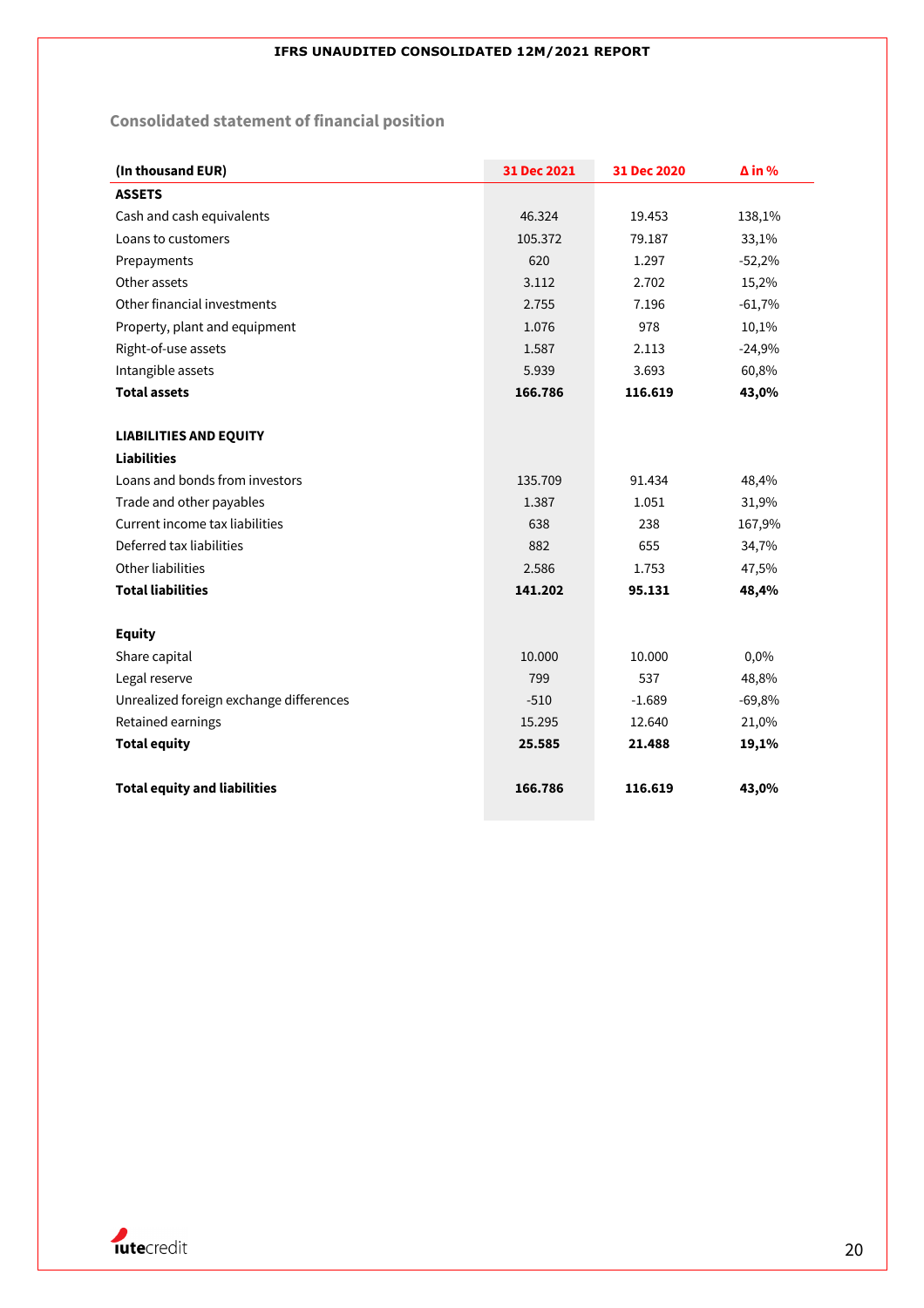# **Consolidated statement of cash flows**

| (In thousand EUR)                                                  | 12M/2021 12M/2020 |           | $\Delta$ in % |
|--------------------------------------------------------------------|-------------------|-----------|---------------|
| Paid prepayments (-)                                               | $-25.956$         | $-11.444$ | 126,8%        |
| Received pre- and overpayments (+)                                 | 33.424            | 36.164    | $-7,6%$       |
| Paid trade payables outside the Group (-)                          | $-18.203$         | -12.384   | 47,0%         |
| Received debts from buyers and received other claims (+)           | 2.374             | 862       | 175,5%        |
| Received from collection companies (+)                             | 27.758            | 22.561    | 23,0%         |
| Paid net salaries (-)                                              | $-6.704$          | $-5.308$  | 26,3%         |
| Paid tax liabilities, exc. CIT (-)                                 | $-4.877$          | $-2.977$  | 63,8%         |
| Corporate income tax paid (-)                                      | $-1.437$          | $-1.861$  | $-22,8%$      |
| Paid out to customers outside the Group (-)                        | $-67.578$         | -47.401   | 42,6%         |
| Change in MasterCard settlement account (+/-)                      | $-17.178$         | $-8.206$  | 109,3%        |
| Principal repayments from customers outside the Group (+)          | 41.649            | 29.435    | 41,5%         |
| Loan principal repayments from customers related to MasterCard (+) | 12.556            | 4.484     | 180,0%        |
| Interest, commission and other fees received outside the Group (+) | 21.104            | 15.001    | 40,7%         |
| NET CASH FLOWS FROM OPERATING ACTIVITIES                           | $-3.068$          | 18.926    | n/a           |
| Purchase of fixed assets outside the Group, incl. prepayments (-)  | $-1.931$          | 540       | n/a           |
| Receipts from the sale of fixed assets outside the Group (+)       | 3                 | 0         | n/a           |
| Payments for other financial investments (-)                       | $-2$              | $-7.280$  | $-100,0%$     |
| Receipts from other financial investments (+)                      | 5.907             | 6.457     | $-8,5%$       |
| <b>NET CASH FLOWS FROM INVESTING ACTIVITIES</b>                    | 3.979             | $-284$    | n/a           |
| Loans received from investors outside the Group (+)                | 113.212           | 51.413    | 120,2%        |
| Repaid loans to investors outside the Group (-)                    | $-74.332$         | -42.341   | 75,6%         |
| Change in overdraft (+/-)                                          | 0                 | $-5.162$  | n/a           |
| Principal payments of financial lease contracts (-)                | -977              | -873      | 11,8%         |
| Interests paid outside the Group (-)                               | $-8.942$          | $-7.937$  | 12,7%         |
| Dividends paid outside the Group (-)                               | $-3.150$          | $-500$    | 530,0%        |
| Payments for other financing activities (-)                        | $\mathbf 0$       | -38       | n/a           |
| Receipts from other financing activities (+)                       | $\overline{2}$    | 4         | $-46,7%$      |
| <b>NET CASH FLOWS FROM FINANCING ACTIVITIES</b>                    | 25.813            | $-5.434$  | n/a           |
| Change in cash and cash equivalents                                | 26.724            | 13.208    | 102,3%        |
| Cash and cash equivalents at the beginning of the period           | 19.453            | 6.733     | 188,9%        |
| Change in cash and cash equivalents                                | 26.724            | 13.208    | 102,3%        |
| Net foreign exchange difference                                    | 148               | -488      | n/a           |
| Cash and cash equivalents at the end of the period                 | 46.325            | 19.453    | 138,1%        |
|                                                                    |                   |           |               |
| Cash and cash equivalents comprise                                 | 12M/2021          | 12M/2020  | $\Delta$ in % |
| Cash on hand                                                       | 420               | 223       | 88,3%         |
| Non-restricted current account                                     | 45.905            | 19.230    | 138,7%        |

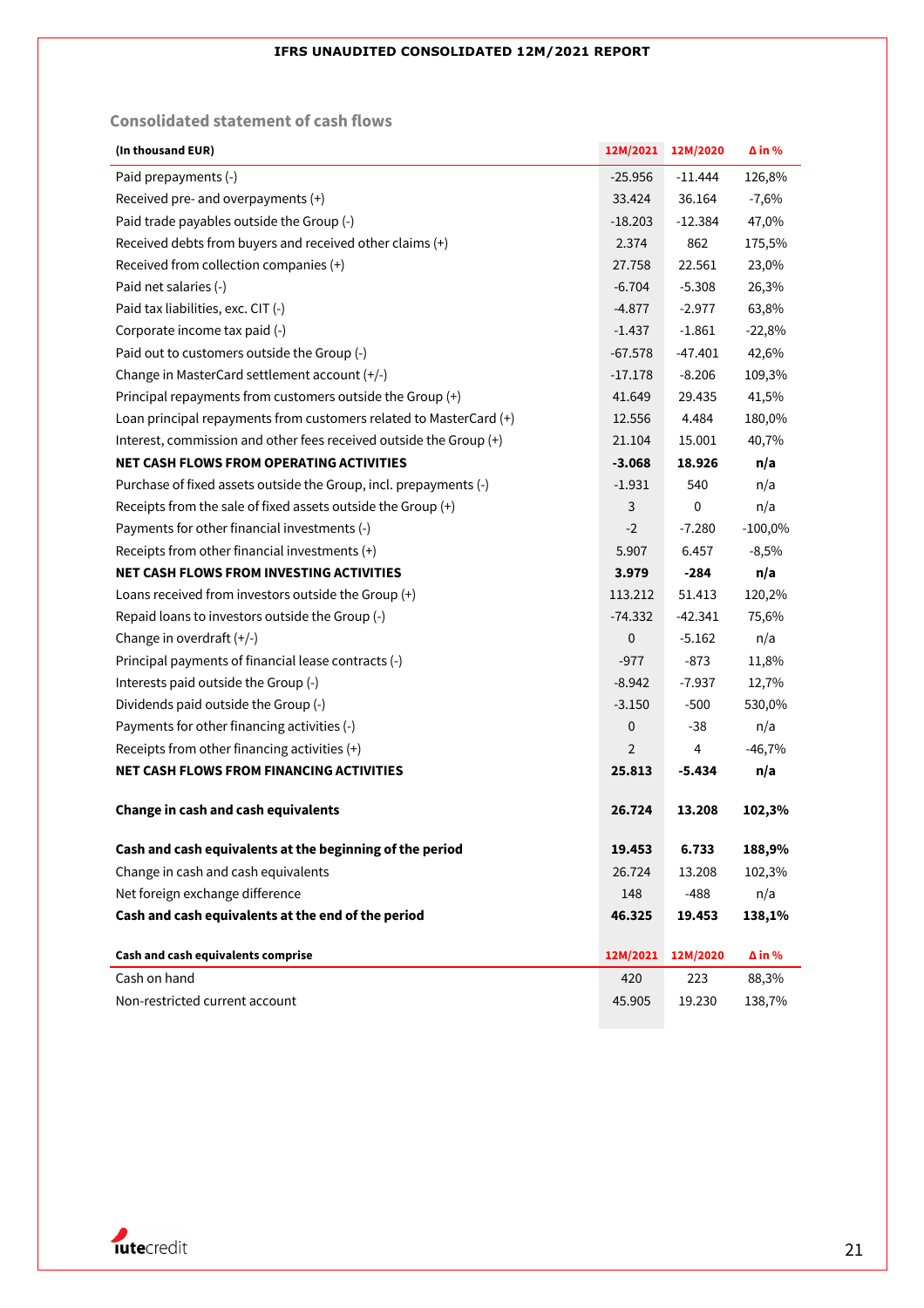# **Consolidated statement of changes in equity**

| (In thousand EUR)             | <b>Share</b><br>capital | Legal<br>reserve | <b>Share</b><br>premium | <b>Unrealized</b><br>foreign<br>exchange<br>differences | <b>Retained</b><br>earnings | <b>Total</b> |
|-------------------------------|-------------------------|------------------|-------------------------|---------------------------------------------------------|-----------------------------|--------------|
| 01/01/20                      | 10.000                  | 398              | 0                       | 72                                                      | 8.035                       | 18.505       |
| <b>Profit for the year</b>    | 0                       | $\mathbf 0$      | $\mathbf 0$             | $\mathbf 0$                                             | 5.243                       | 5.243        |
| Other comprehensive income    |                         |                  |                         |                                                         |                             |              |
| Foreign currency translation  | 0                       | $\mathbf 0$      | $\mathbf 0$             | $-1.761$                                                | 0                           | $-1.761$     |
| Total comprehensive income    | 0                       | $\mathbf 0$      | 0                       | $-1.761$                                                | 5.243                       | 3.482        |
| Contribution to share capital | 0                       | 139              | $\mathbf 0$             | $\Omega$                                                | $-138$                      | $\Omega$     |
| <b>Dividends</b>              | 0                       | $\mathbf 0$      | 0                       | 0                                                       | $-500$                      | $-500$       |
| 31/12/20                      | 10.000                  | 537              | $\mathbf 0$             | $-1.689$                                                | 12.640                      | 21.488       |
| 01/01/21                      | 10.000                  | 537              | 0                       | $-1.689$                                                | 12.640                      | 21.487       |
| <b>Profit for the period</b>  | 0                       | $\mathbf 0$      | $\mathbf 0$             | $\mathbf 0$                                             | 6.068                       | 6.068        |
| Other comprehensive income    |                         |                  |                         |                                                         |                             |              |
| Foreign currency translation  | 0                       | $\mathbf{0}$     | $\mathbf 0$             | 1.179                                                   | $\Omega$                    | 1.179        |
| Total comprehensive income    | 0                       | $\mathbf 0$      | $\mathbf 0$             | 1.179                                                   | 6.068                       | 7.247        |
| Allocation to reserves        | 0                       | 262              | $\mathbf 0$             | 0                                                       | $-262$                      | $\mathbf{0}$ |
| <b>Dividends</b>              | 0                       | 0                | 0                       | 0                                                       | $-3.150$                    | $-3.150$     |
| 31/12/21                      | 10.000                  | 799              | $\mathbf 0$             | $-510$                                                  | 15.296                      | 25.585       |

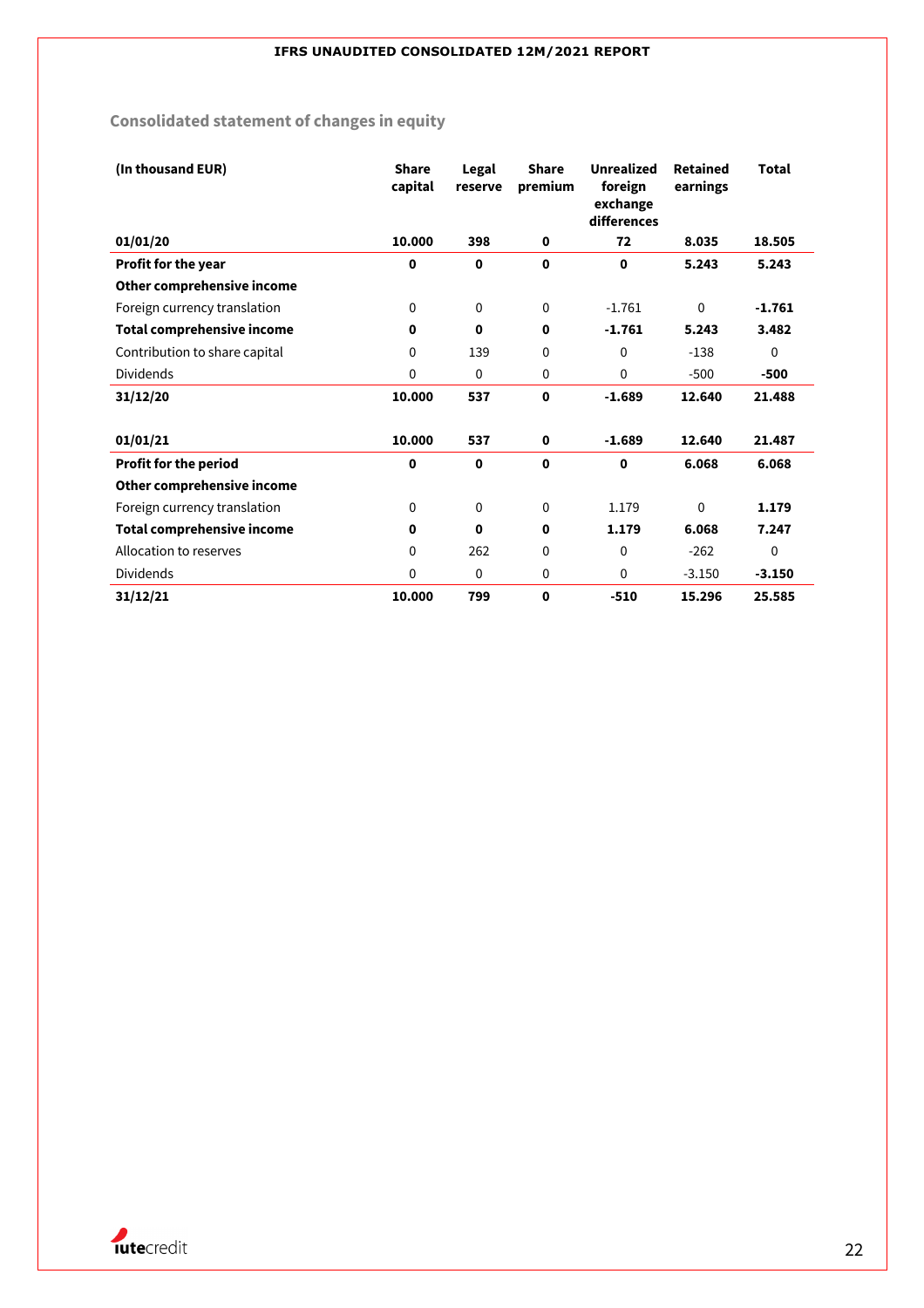# **Additional key performance indicators**

| <b>Profitability</b>                                             | 12M/2021 | 12M/2020 | $\Delta$ in % |
|------------------------------------------------------------------|----------|----------|---------------|
| Return on average assets                                         | 4,3%     | 4,7%     | $-0,4%$       |
| Return on average equity                                         | 25,8%    | 26,2%    | $-0,4%$       |
| Interest income/Average interest earning assets                  | 43,8%    | 44,1%    | $-0,4%$       |
| Interest income/Average gross loan portfolio                     | 44,9%    | 47,5%    | $-2,6%$       |
| Interest income/Average net loan portfolio                       | 45,6%    | 56,3%    | $-10,7%$      |
| Interest expense/Interest income                                 | 29,7%    | 24,7%    | 5,0%          |
| Cost of funds                                                    | 12,2%    | 12,0%    | 0,1%          |
| Cost of interest-bearing liabilities                             | 12,7%    | 12,5%    | 0,1%          |
| Net interest margin                                              | 36,7%    | 44,6%    | $-7,9%$       |
| Net effective annualized yield                                   | 52,4%    | 59,1%    | $-6,7%$       |
| Net impairment/interest income                                   | 33,8%    | 42,2%    | $-8,4%$       |
| Net fee and commission income/Total operating income             | 92,4%    | 93,4%    | $-1,0%$       |
| Earnings before taxes/Average total assets                       | 5,6%     | 5,5%     | 0,1%          |
| <b>Efficiency</b>                                                | 12M/2021 | 12M/2020 | $\Delta$ in % |
| Total assets/Employee (in thousand EUR)                          | 382      | 316      | 20,9%         |
| Total operating income/Employee (in thousand EUR)                | 140      | 152      | $-7,8%$       |
| Cost/Income ratio                                                | 40,3%    | 32,5%    | 7,8%          |
| Total recurring operating costs/Average total assets             | 2,4%     | 1,8%     | 0,6%          |
| Total operating income/ Average total assets                     | 43,2%    | 50,3%    | $-7,1%$       |
| Personnel costs/Total recurring operating costs                  | 266,0%   | 413,8%   | $-147,8%$     |
| Personnel costs/Total operating income                           | 14,6%    | 14,5%    | 0,1%          |
| Net operating income/Total operating income                      | 49,9%    | 47,0%    | 2,9%          |
| Net income (Loss)/Total operating income                         | 9,9%     | 9,3%     | 0,6%          |
| Profit before tax (Loss)/Interest income                         | 16,3%    | 13,9%    | 2,4%          |
| Liquidity                                                        | 1M/2021  | 12M/2020 | $\Delta$ in % |
| Net loan receivables/Total assets                                | 63,2%    | 67,9%    | $-4,7%$       |
| Average net loan receivables/Average total assets                | 74,8%    | 70,9%    | 3,9%          |
| Net loan receivables/Total liabilities                           | 74,6%    | 83,2%    | $-8,6%$       |
| Interest earning assets/Total assets                             | 66,2%    | 86,4%    | $-20,2%$      |
| Average interest earning assets/Average total assets             | 74,5%    | 85,1%    | $-10,6%$      |
| Liquid assets/Total assets                                       | 29,4%    | 22,9%    | 6,6%          |
| Liquid assets/Total liabilities                                  | 34,8%    | 28,0%    | 6,7%          |
| Total deposits/Total assets                                      | 0,1%     | 0,1%     | 0,0%          |
| Total deposits/Total liabilities                                 | 0,1%     | 0,1%     | 0,0%          |
| Total deposits/Shareholders' equity                              | 0,8%     | 0,6%     | 0,2%          |
| Tangible common equity/Tangible assets                           | 12,2%    | 15,8%    | $-3,5%$       |
| Tangible common equity/Net receivables                           | 18,6%    | 22,5%    | $-3,8%$       |
| Net Loan Receivables/Equity (times)                              | 4,1      | 3,7      | 11,8%         |
| <b>Asset quality</b>                                             | 12M/2021 | 12M/2020 | $\Delta$ in % |
| Loan loss reserve/Gross receivables from client                  | 12,5%    | 16,7%    | $-4,2%$       |
| Average loan loss reserve/Average gross receivables from clients | 14,3%    | 15,5%    | $-1,2%$       |
| Cost of risk                                                     | 15,2%    | 20,0%    | $-4,8%$       |
| Gross NPL ratio                                                  | 18,1%    | 23,5%    | $-5,4%$       |
| Impairment coverage ratio                                        | 69,0%    | 71,1%    | $-2,1%$       |
| <b>Selected operating data</b>                                   | 12M/2021 | 12M/2020 | $\Delta$ in % |
| Number of employees (adjusted to full-time)                      | 437      | 369      | 18,3%         |
| Average monthly gross salary in group (in EUR)                   | 1.462    | 1.564    | $-6,5%$       |

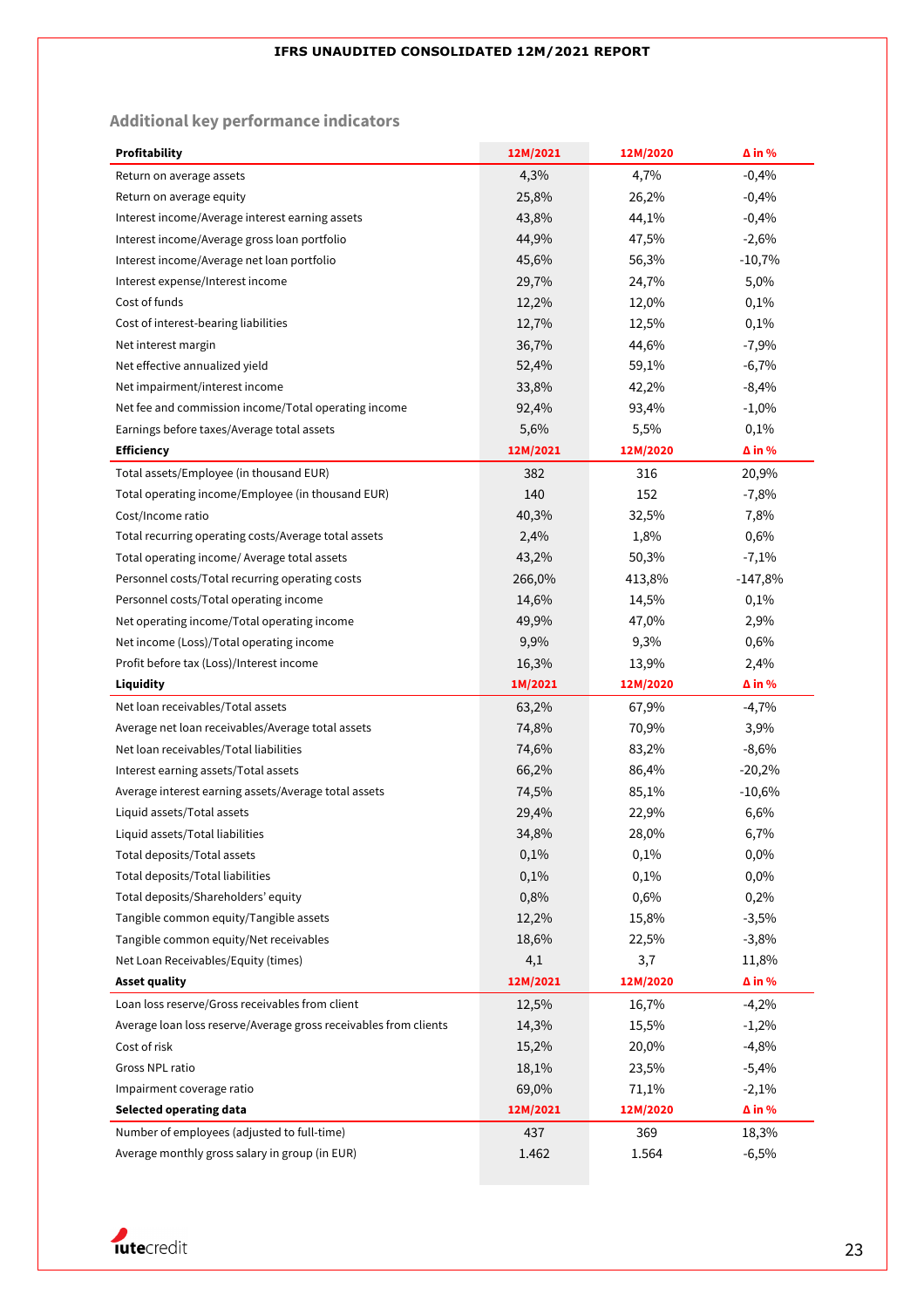# **DEFINITIONS**

**EBITDA** – EBITDA means for the reporting period prior the calculation date, the consolidated net earnings of the Borrower prepared in accordance with the IFRS before any provision on account of taxation, depreciation and amortization, any interest, commissions, discounts and other fees incurred in respect of any financial debt or any interest earned on debts

**Adjusted EBITDA** – A non-IFRS measure that represents EBITDA (profit for the period plus tax, plus interest expense, plus depreciation and amortization) adjusted for income/loss from discontinued operations, non-cash gains and losses attributable to movement in the mark-to-market valuation of hedging obligations under IFRS, goodwill write-offs and certain other one-off or non-cash items

**Adjusted interest coverage** – Adjusted EBITDA/interest expense

**Cost of risk** – Annualized net impairment charges/average gross loan portfolio (total gross loan portfolio as of the start and end of each period divided by two)

**Cost/income ratio** – Operating costs/operating income

**Equity/assets ratio** – Total equity/total assets

**Equity/net loan portfolio** – Total equity/net customer receivables (including accrued interest)

**Gross NPL ratio** – Non-performing loan portfolio (including accrued interest) with a delay of over 50 days/gross loan portfolio (including accrued interest)

**Gross loan portfolio** – Total amount receivable from customers, including principal and accrued interest, after deduction of deferred income

**Impairment coverage ratio –** Total impairment/gross NPL (+50 days overdue)

**Intangible assets** – Intangible IT assets (software and developments costs)

**Interest and similar income** – Generated from our customer loan portfolio

Loss given default – Loss on non-performing loan portfolio (i.e., 1 – recovery rate) based on recoveries during the appropriate time window for the specific product, reduced by costs of collection, discounted at the weighted average effective interest rate

**Net effective annualized yield** – Annualized interest income (excluding penalties)/average net loan principal

**Net impairment to interest income ratio** – Net impairment charges on loans and receivables/interest income

**Net interest margin** – Annualized net interest income/average gross loan principal (total gross loan principal as of the start and end of each period divided by two)

**Net loan portfolio** – Gross loan portfolio (including accrued interest) less impairment provisions

**Non-performing loans** (NPLs) – Loan principal or receivables (as applicable) that are over 50 days past due

**Overall provision coverage** – Allowance account for provisions/non-performing receivables

**Profit before tax margin** – Profit before tax/interest income

**Performing customers** – Online lending customers with open loans that are up to 30 days past due

**Poorly performing customers** – Online lending customers with open loans that are over 30 days and less than 50 days past due

**Return on average assets** – Annualized profit from continuing operations/average assets (total assets as of the start and end of each period divided by two)

Return on average equity - Annualized profit from continuing operations/average equity (total equity as of the start and end of each period divided by two)

**Tangible equity** – Total equity minus intangible assets

**STAGE 1** – The 12MECL is calculated as the portion of LTECLs that represent the ECLs that result from default events on a financial instrument that are possible within the 12 months after the reporting date. The Group calculates the 12MECL allowance based on the expectation of a default occurring in the 12 months following the reporting date. These expected 12-month default probabilities are applied to a forecast EAD and multiplied by the expected LGD and discounted by an approximation to the original EIR.

**STAGE 2** – When a loan has shown a significant increase in credit risk since origination, the Group records an allowance for the LTECLs. The mechanics are similar to those explained above, including the use of multiple scenarios, but PDs and LGDs are estimated over the lifetime of the instrument. The expected cash shortfalls are discounted by an approximation to the original EIR.

**STAGE 3** – For loans considered credit-impaired, the Group recognizes the lifetime expected credit losses for these loans. The method is similar for Stage 2 assets, with the PD set at 100%.